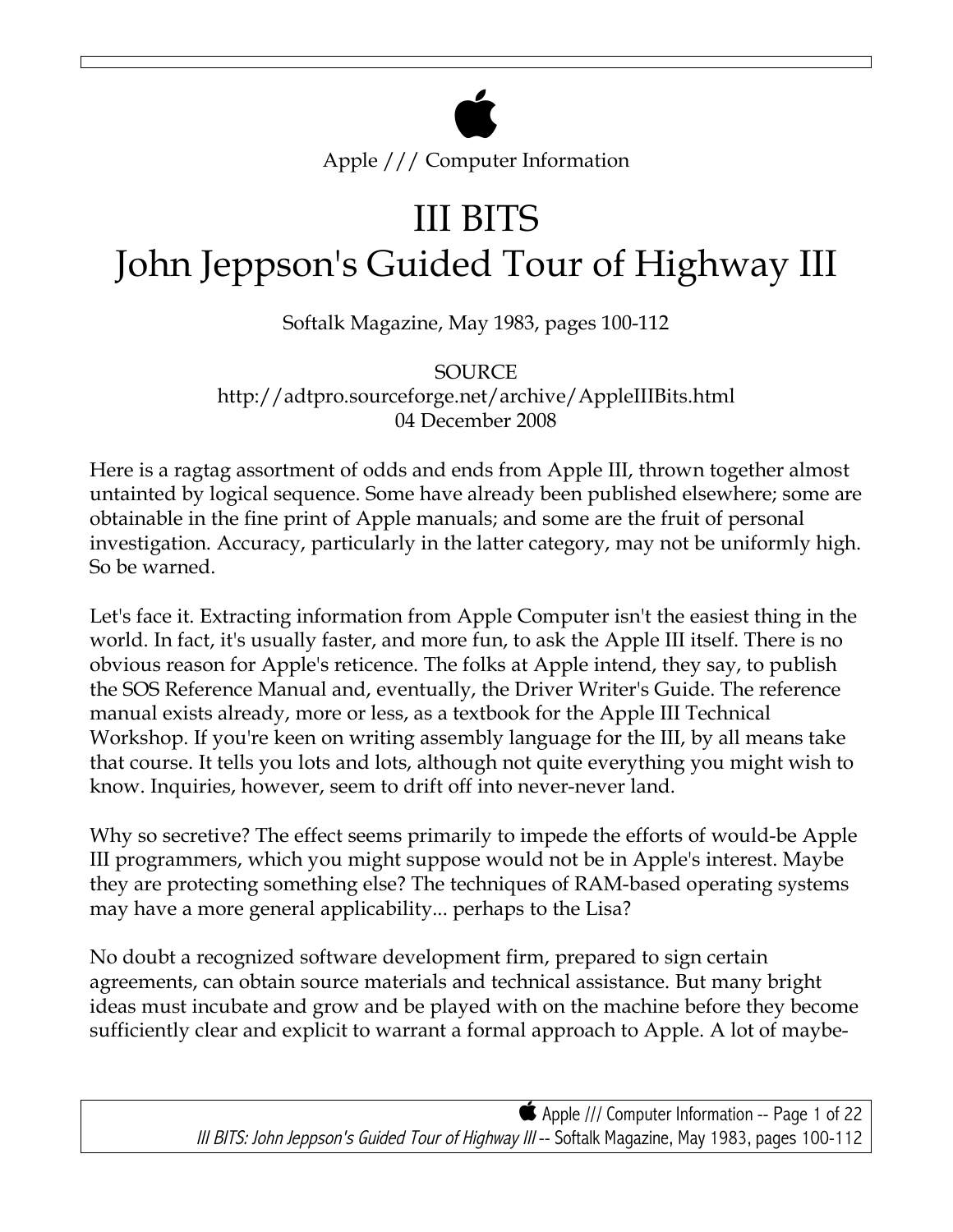we-coulds must simply have vanished because the programmer had insufficient information to permit experimentation.

A Memory Map.

At any one time, the 6502 cpu works with 64K addresses arranged as follows:

| 0000.1FFF    | 2000.9FFF     | <b>A000FFFF</b> |
|--------------|---------------|-----------------|
| lower s-bank | user bank 0-6 | upper s-bank    |

The system bank is always on-line. It contains SOS.Kernel and other goodies. The user banks are switched in and out. Only one user bank is on-line at any given moment.

Table 1 describes the function of pages in the lower system bank.

**Table 1. Lower system bank: pages \$00..1F**

| 00:          | "True" zero page. Used early in boot sequence, and as the zero page    |
|--------------|------------------------------------------------------------------------|
|              | for interrupt handlers.                                                |
| 01:          | "Normal" 6502 stack. Addressed by PHA, JSR, and so on, whenever        |
|              | bit 2 of environment register (\$FFDF) is set. Used as stack page      |
|              | by interrupt handlers, drivers, and by SOS.Kernel itself.              |
| 0203:        | I/O buffers for floppy drivers.                                        |
| 0407:        | Text page 1. In eighty-column mode holds screen memory for             |
|              | even-numbered columns 0,2,78 (decimal).                                |
| 08.0B:       | Text page 2. Memory for odd-numbered columns 1,3,79 (decimal).         |
|              | Note: Corresponding addresses in TextPage1 and TextPage2 are           |
|              | interchanged by the relation: (high byte) XOR \$0C.                    |
| <b>OC0F:</b> | Character set.                                                         |
| 1011:        | File names, prefix, ? access routes to files.                          |
| 1213:        | Used as I/O buffer for reading directories.                            |
| <b>14:</b>   | Xbyte page when zero page is \$18. Used by SOS. Kernel and by drivers. |
| 15:          | Typeahead buffer.                                                      |
| <b>16:</b>   | Xbyte page when zero page is \$1A. Used by interpreter and by          |
|              | assembly modules included in user programs.                            |
| 17:          | Keyboard layout.                                                       |
| <b>18:</b>   | System zero page. Used by SOS.Kernel and by drivers.                   |
| <b>19:</b>   | SOS data and jump tables.                                              |
| <b>1A:</b>   | "User" zero page. Used by interpreter.                                 |
| 1B:          | "Alternate" 6502 stack when zero page is \$1A (zero page XOR \$01).    |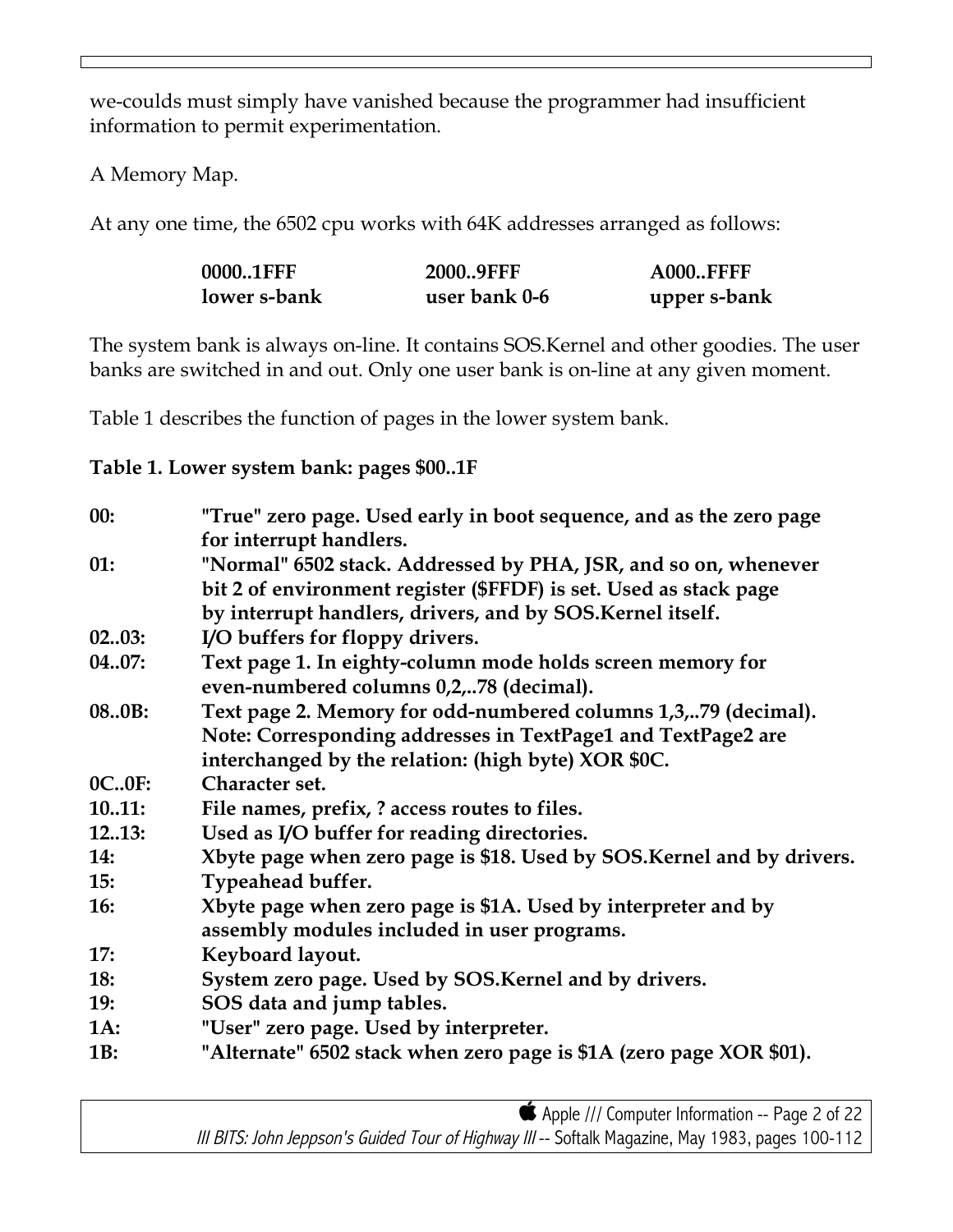## **Used by interpreter. Alternate stack is addressed by PHA, JSR, and so on, whenever bit 2 of environment register (\$FFDF) is clear. 1C..1D: Route information for open files. 1E..1F: Available for use by interpreter.**

Upper System Bank: \$A000..FFFF. SOS.Kernel occupies \$BC00..FFFF. In the future SOS.Kernel may get longer and extend down as far as \$B800. SOS.Interp, which is "absolute" code, is normally loaded below SOS.Kernel. Actually, it is loaded into the highest user bank (bank 6 in a 256K machine) beginning at some predetermined location (\$7600 for Pascal). It may then extend upward for any length, up to the lower end of SOS.Kernel (presently \$BC00). Thus it usually overlaps from bank 6, a user bank, into system bank \$A000..BBFF. This is important because the overlap gives the interpreter a sizable area in system bank for code that is always on-line. Bankswitching must always be done from system bank. If you switch banks while running in a user bank -- puuff! Suddenly you aren't.

A very short interpreter might lie only in user bank or only in system bank. The loading site and length are determined by the writer when the interpreter is created. It is absolute code ".org'd" on the intended loading site.

Usually the upper system bank is all RAM, except for \$FFD0..FFDF and \$FFE0..FFEF, which are the onboard D and E VIAs (versatile interface adapters). In particular, if bit 6 of the environment register is clear, then \$C000..CFFF is RAM. If that bit is set, then this area is I/O. There are also \$20 bytes of RAM "under" the VIAs at \$FFD0..FFEF. Normally they are off-line. These RAM bytes can be accessed only by "8F" extended addressing. This small area of RAM is unique in that it is not disturbed by a controlreset reboot, so that's where they keep the last valid clock value -- less useful, since you obtained your functioning clock chip.

The RAM of SOS.Kernel area \$C000..FFFF can be write-protected by setting bit 3 of the environment register. Normally this RAM is protected while the interpreter is running. This is the user environment, and Apple doesn't trust you. It is unprotected in the driver, SOS.Kemel, and interrupt handler environments. Write-protection doesn't affect I/O \$C000..CFFF when that is enabled, nor the VIA registers \$FFD0..FFEF.

Highest User Bank: Bank 6 in a 256K Machine. At boot time SOS.Interp is loaded here, at whatever site the writer has designated, assuming, as is usually the case, that the interpreter is not confined entirely to \$A000..BBFF in system bank. Next the drivers are loaded below SOS.Interp, one after another, in whatever order they are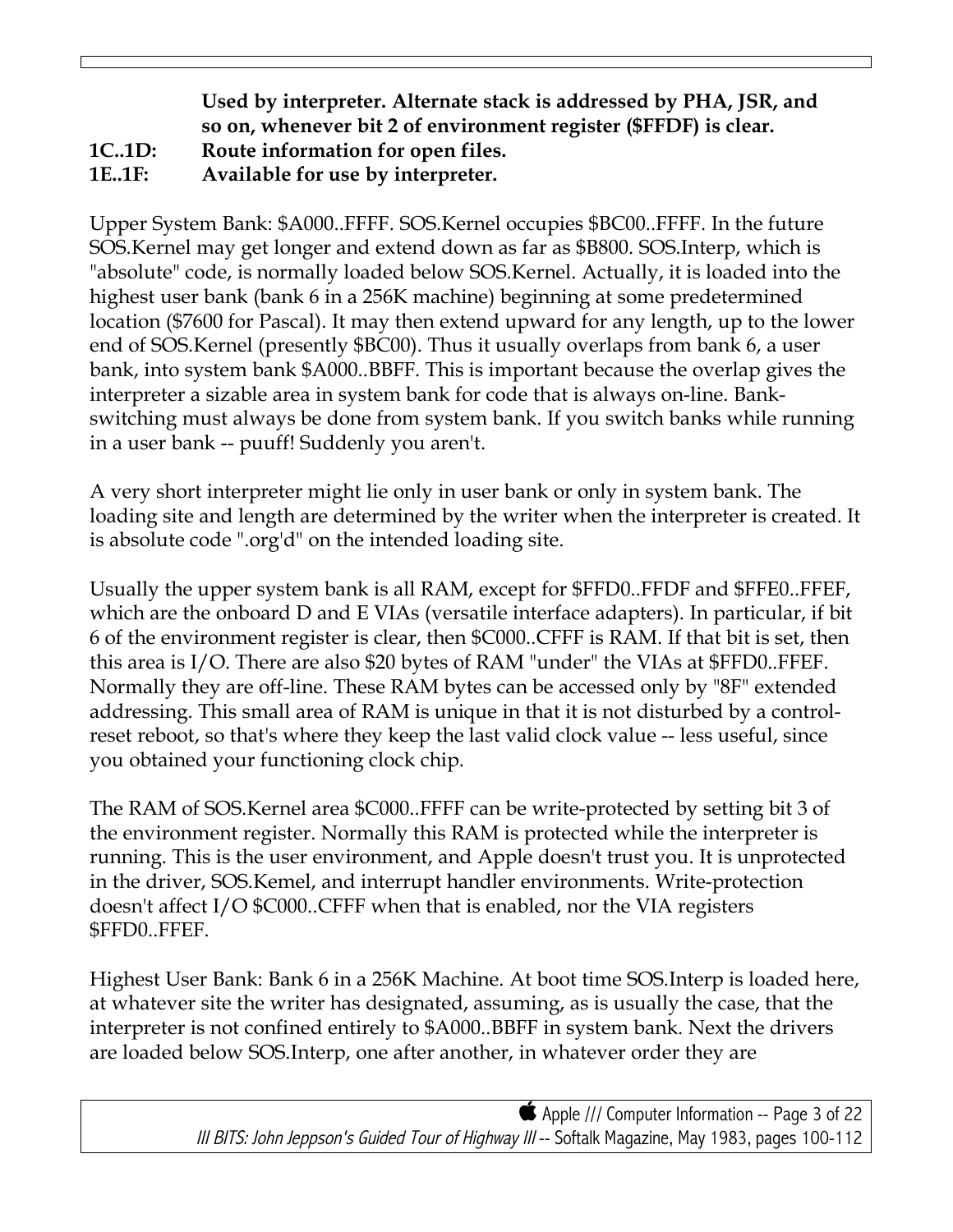encountered in SOS.Driver, which is just the reverse of the order listed by the System Configuration Program. For this purpose a modular driver is just one driver, no matter how many modular units it may contain. The drivers extend, if necessary, down to the bottom of bank 6. If more space is needed, they continue from the top of the next lower user bank (\$9FFF with bank 5 switched in). Each driver, however, must be completely contained within its bank, so if there is insufficient room for the complete driver in bank 6 it will be placed entirely in bank 5. Any space left over below the drivers is free and available for requisition by the interpreter.

Interpreter Strategy. Interpreters should never assume they are resident in the highest bank, even though that is where they are normally loaded. Interpreters will run perfectly well in other banks. All you need to do is copy the user bank portion of the interpreter into the corresponding bytes in another (free and available) bank. Then switch in that bank (being careful not to self-destruct) and perform a jump to the first byte of interpreter code. The interpreter still overlaps into system bank (\$A000..BBFF) just the way it always did. Bank-switching affects only the user bank. Interpreters, therefore, should always find out where they are by checking the bank register (\$FFEF), never by making assumptions or by using location \$1901, which does contain the highest bank number.

This relocation trick can be used for interpreter-switching schemes. A small switching interpreter is loaded from disk as the original SOS.Interp. It is placed entirely in the upper part of the highest user bank, with the drivers immediately below. The switching interpreter, in turn, loads in another interpreter (perhaps Pascal) but places the user-bank portion in a lower bank, where it runs very happily. The switching interpreter remains in the highest bank, taking up very little room, just waiting for you to call it back by pressing a special key combination (for which you will need a small modification of the console driver). Then the switching interpreter can load in, and run, some other interpreter, such as Basic.

User Bank 0: "8F" Addressing. The "zero-page anomaly" in Apple III means that every time the 6502 executes a zero-page instruction it actually operates on the designated zero page, found as the value of the zero-page register (\$FFD0). The same thing happens when the (sixteen-bit) operand of an instruction has \$00 in the high byte, since that also refers to zero page. Similarly, in extended addressing, if the place you are headed has \$00 in the high byte of its address, then that is also interpreted as a zero-page location and you are given whatever is the current zero page. But that may not be what you want.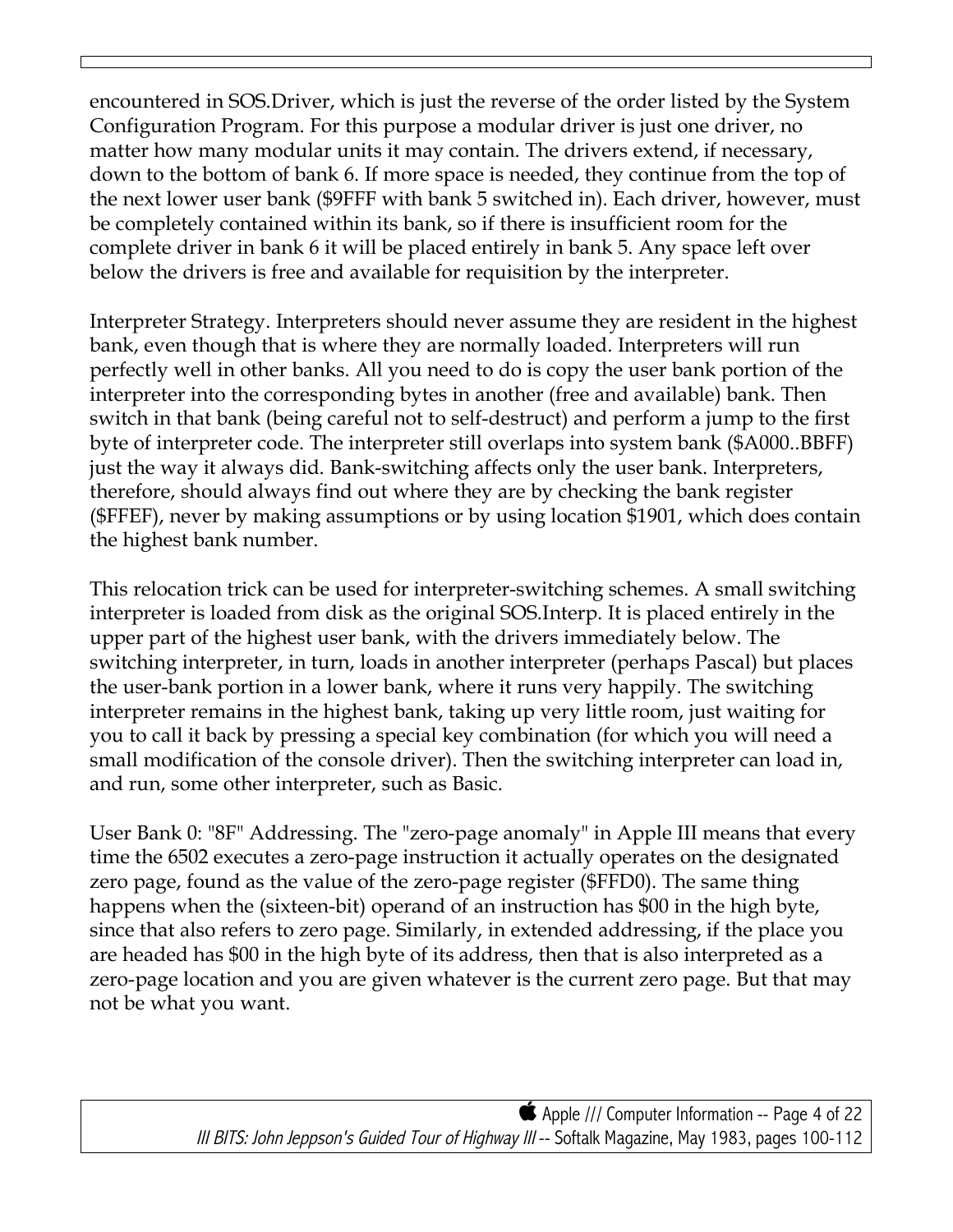Extended addressing looks at a 64K stretch of memory comprising two consecutive user banks. In extended addressing, \$0000 is the bottom of one user bank and \$FFFF is the top of the next higher user bank. Whichever pair of user banks is active depends on the Xbyte of the extended address. This works fine except for the lowest page of the lower of the two user banks in the pair. That would have to be addressed as \$00xx/8b. But the high byte of that address is \$00, so you are given zero page instead.

Normally you get around the zero-page anomaly by decrementing the Xbyte. Then you are looking at a different pair of user banks, with your target bank as the higher member of the pair. The lowest page of that bank can then be addressed as \$80xx/8b-1. But what about the lowest page of bank 0? There is no lower user bank to put underneath it in a pair. Hence 8F addressing.

8F is an Xbyte which, when present, causes the extended addressing mechanism to look at 64K of memory constructed as follows:

| 0000.1FFF    | 2000.9FFF | <b>A000FFFF</b> |
|--------------|-----------|-----------------|
| lower s-bank | bank 0    | upper s-bank    |

It is aimost exactly like system addressing (Xbyte \$00), with bank 0 switched in. (There is one other interesting feature. It is all RAM, including the RAM beneath the VIA registers \$FFD0..FFEF.)

Thus if you are doing a lot of talking to user bank 0, you should use 8F as the Xbyte and address the bank as \$2000..9FFF, corresponding to \$0000..7FFF in the bank. Then you can get to the lowest page without worrying about the zero-page anomaly.

User Bank 0: Graphics. Which, of course, is why you'll want to be talking to bank 0. That's where graphics are, when graphics are allocated. Pascal and Basic each provide for allocations of \$00, \$40, or \$80 pages of graphics, depending on the graphics mode. Pascal also allows \$20 pages, which is enough for one lo-res black-and-white buffer. Hi-res mode appears to interleave two lo-res modes in alternate columns or groups of pixels, much as eighty-column text interleaves two forty-column screens.

The number of pages allocated for graphics is stored in location \$1907 in the SOS data area. Presumably this byte is used by the video generator apparatus, as are surrounding bytes in that area.

In black-and-white lo-res mode (BW280), buffer 1 runs from \$2000/208F..3FFF/3F8F (which is \$0000..1FFF in bank 0). Buffer 2 is found in \$4000/408F..5FFF/5F8F. In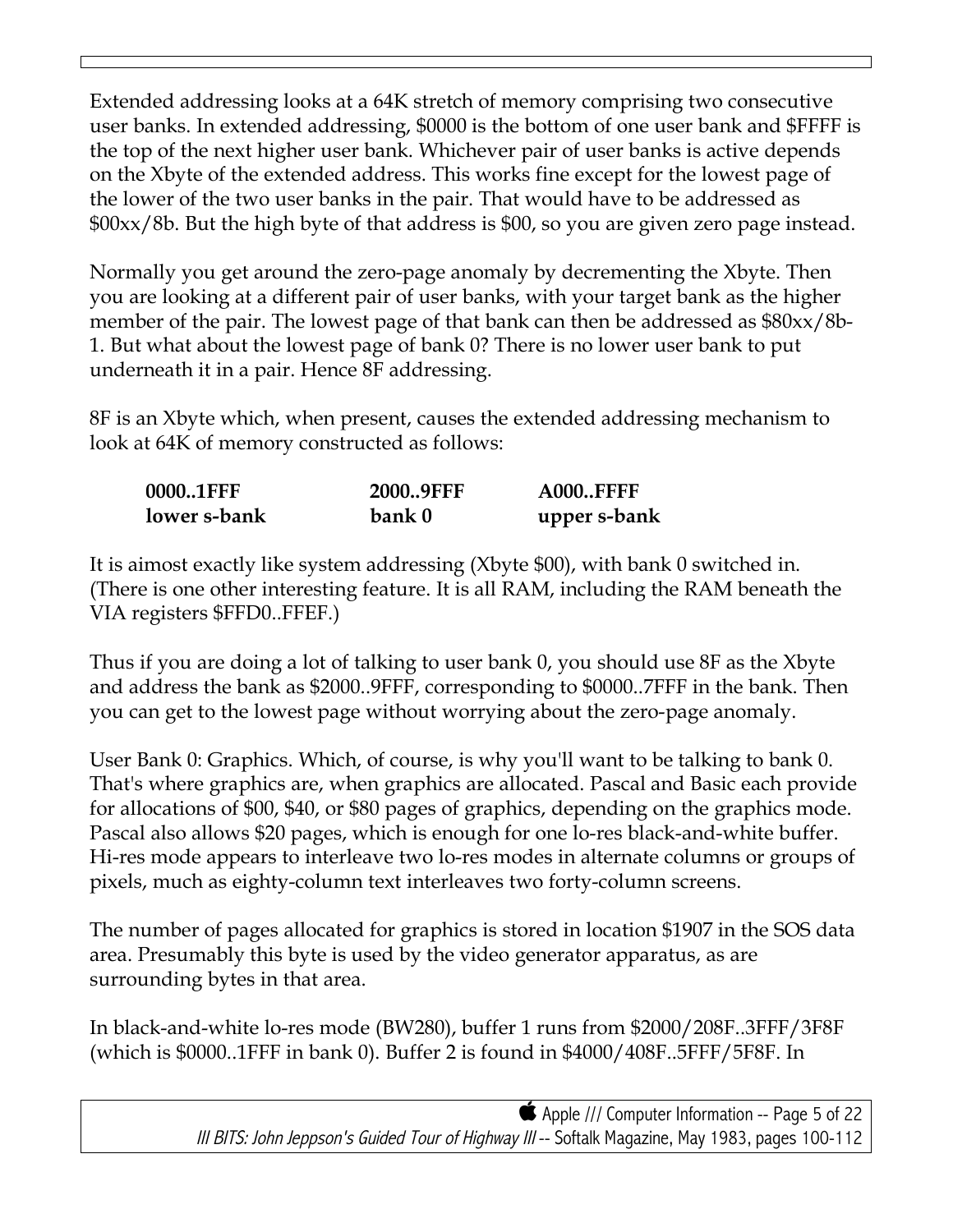buffer 1 the lowest byte (\$2000/208F) represents the upper-left corner of the screen. Each bit represents one pixel. Successive bytes (and their contained bits) are in order from the left edge of the screen. One accesses individual bytes by indirect Y-indexed addressing (extended addressing) off the base address, which is the leftmost byte in that horizontal row. The following algorithm (for BW280, buffer 1) relates corresponding bytes in successive rows. It was discovered empirically and is doubtless pathetically slow:

| next line up:   | subtract \$0400<br>$if < $2000$ then add \$2000 and subtract \$80<br>$if < $3C00$ then add \$0400 and subtract \$28 |
|-----------------|---------------------------------------------------------------------------------------------------------------------|
| next line down: | add \$0400<br>if $>=$ \$4000 then subtract \$2000 and add \$80<br>if $>= $2400$ then subtract \$0400 and add \$28   |

In hi-res mode (BW560) altemate bytes (groups of eight pixels) come from corresponding bytes of the two lo-res buffers just discussed. Thus the sequence is \$2000, \$4000, \$2001, \$4001....Hi-res buffer 2 is the corresponding structure beginning at \$6000/608F. In color mode (CP280) the "upper lo-res buffer" presumably contains color information. We are not sure about COL140 mode. And we are not sure if the base address algorithm holds for these modes.

When you are ready for the video generator to display your graphics, it is necessary to fiddle with the soft switches (see table 8). Graphics information is always taken from bank 0, regardless of which user bank is switched in. Presumably this is hard-wired, although it is just conceivable that the source bank is software-selected. If so, we don't know how.

The Text Pages: \$0400..07FF and \$0800..0BFF. Apple III text memory is very similar to Apple II; possibly identical for forty-column mode. In eighty-column mode the two "text pages" are interleaved: even columns from \$0400..07FF, odd columns from \$0800..0BFF. The reason for this peculiar arrangement is found in the direct memory access (DMA) apparatus of the video generator. When Apple III was designed for an eighty-column display, the video generator had to call up twice the amount of information as it did for the forty-column display of Apple II. But it did not have twice the time in which to do it. So the memory-fetch path in Apple III was made sixteen bits wide. Every data fetch actually gets two bytes. The video generator uses both. The 6502 chip uses one and ignores the other (except in the case of the Xbyte, which is that extra byte used in extended addressing). The memory fetch does not get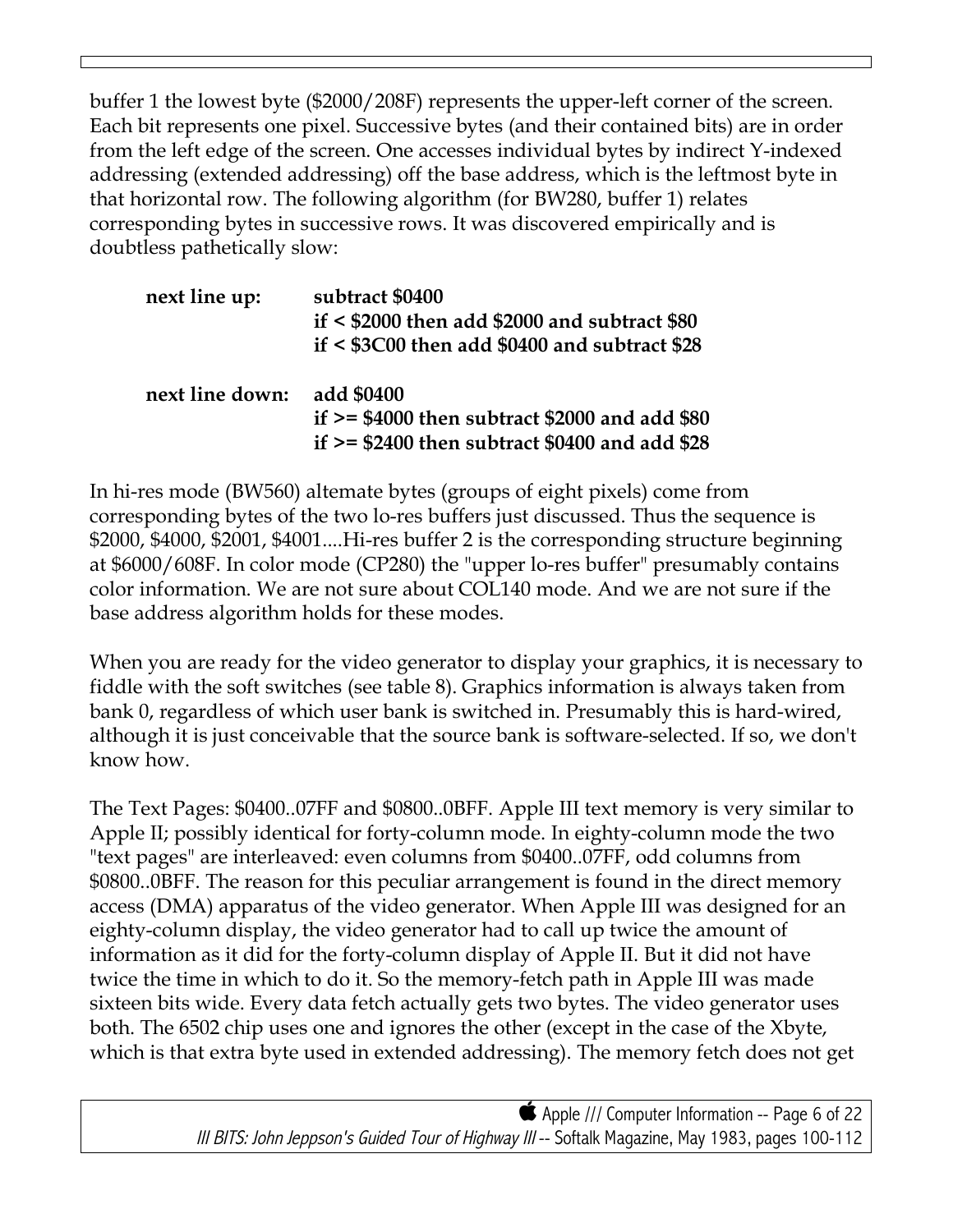two adjacent bytes. It gets the byte at address and the byte at address: high byte XOR \$0C. Thus a fetch to \$0400 also gets the byte from \$0800, which the video generator puts in the odd column. And this is also the reason why the Xbyte page is related to its zero page by the same relation, high byte XOR \$0C.

The Apple II "screen holes" are there, but you aren't supposed to use them for peripheral card scratchpad space. In the Apple III these locations are used as transfer ports when downloading character sets to the video generator. But downloading occurs only at boot time or when programs deliberately change character sets. It is relatively rare. The rest of the time these locations seem to be idle. It may be that a peripheral card could use them for a while. But it's illegal according to the definition of Apple III.

It is possible to write directly to the screen from assembly, bypassing the console driver. Just put ASCII codes in the appropriate memory locations. The high bit should be clear for inverse and set for normal, assuming you are using a standard (not inverted) character set.

The bytes in each horizontal line are accessed by X-indexed addressing off the base address, which is the leftmost byte of that line (see table 2).

If column is odd, add \$0400 to the address. Use X index := column DIV 2;

| Table 2. Text screen line numbers versus base addresses. |  |  |  |  |  |  |  |
|----------------------------------------------------------|--|--|--|--|--|--|--|
|----------------------------------------------------------|--|--|--|--|--|--|--|

| 00 0400 | 08 0428 | 10 0450 |
|---------|---------|---------|
| 00 0400 | 08 0428 | 10 0450 |
| 01 0480 | 09 04A8 | 11 04D0 |
| 02 0500 | 0A 0528 | 12 0550 |
| 03 0580 | 0B 05A8 | 13 05D0 |
| 04 0600 | OC 0628 | 14 0650 |
| 05 0680 | 0D 06A8 | 15 06D0 |
| 06 0700 | 0E 0728 | 16 0750 |
| 07 0780 | 0F 07A8 | 17 07D0 |

In eighty-column mode use  $X :=$  column DIV 2. If the column number is odd, you must also add \$0400 to the base address given in the table. Alternatively, the base address and index may be computed with a modification of the Apple II subroutine Bascalc (table 3).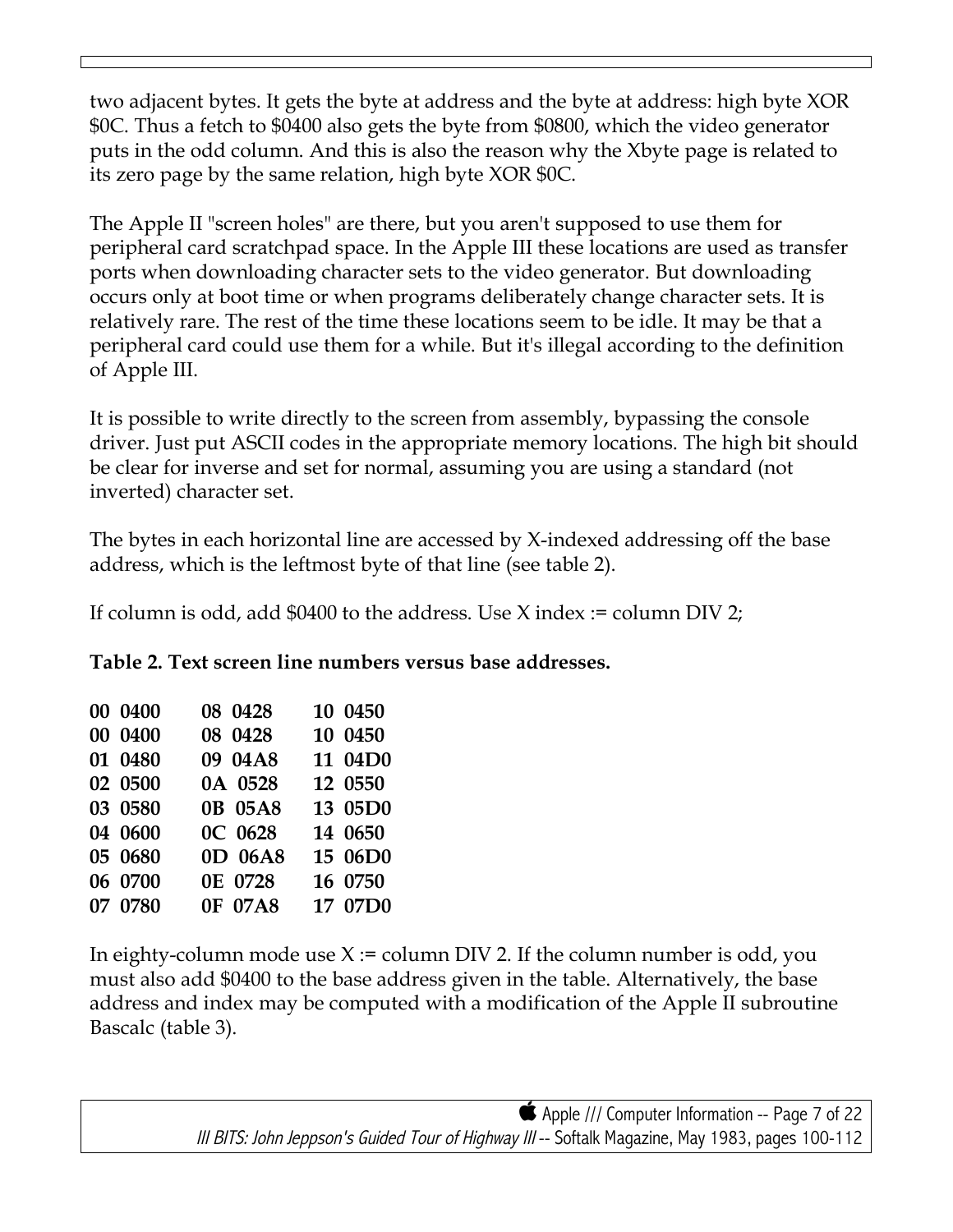# **Entry: Line, column Exit : Base address (addrL,H), X-index**

| bascalc | 1da | line  |       | asl | A      |
|---------|-----|-------|-------|-----|--------|
|         | pha |       |       | ora | addrL  |
|         | lsr | A     |       | sta | addrL  |
|         | and | #03   | which | 1da | column |
|         | ora | #04   |       | lsr | A      |
|         | sta | addrH |       | tax |        |
|         | pla |       |       | bcc | \$2    |
|         | and | #18   |       | 1da | addrH  |
|         | bcc | \$1   |       | eor | #0 $C$ |
|         | adc | #7F   |       | sta | addrH  |
| \$1     | sta | addrL | \$2   | rts |        |
|         | asl | Α     |       |     |        |

## **Table 3. Subroutine Bascalc.**

The Character Set: \$0C00..OFFF. At boot time the system character set is loaded from SOS.Driver and stored in these pages. Similarly, if you download another character set from a program by issuing a DControl call #16 or #17 to the console driver, the new set is also placed here. But these pages are not the active character set in current use by the video generator. This is merely a staging area. From these four pages the character set is further transferred to the video generator's storage area, wherever that is. It is not in addressable memory. Presumably the machine contains a 1K RAM chip dedicated for this purpose, analogous to the ROM chip beneath the Apple II keyboard that contains the character set for that machine. In any event, you can change the copy in \$0C00..0FFF all you wish, but nothing happens.

The console driver uses a complex mechanism to transfer the.character set into the video generator. It sets up an interrupt-driven background program (spooler) by allocating system internal resources (SIR) numbers \$05, \$06, and \$10. The videogenerator mechanism then interacts with the SIR#06 interrupt handler (embedded in the console driver) to transfer the character definitions at its leisure. The computer's attention is returned to the user's programs, and the video generator interrupts when it feels ready for another swallow. There may be simpler ways if you are willing to let the main program wait. For an entire character set the download procedure takes about a second to complete.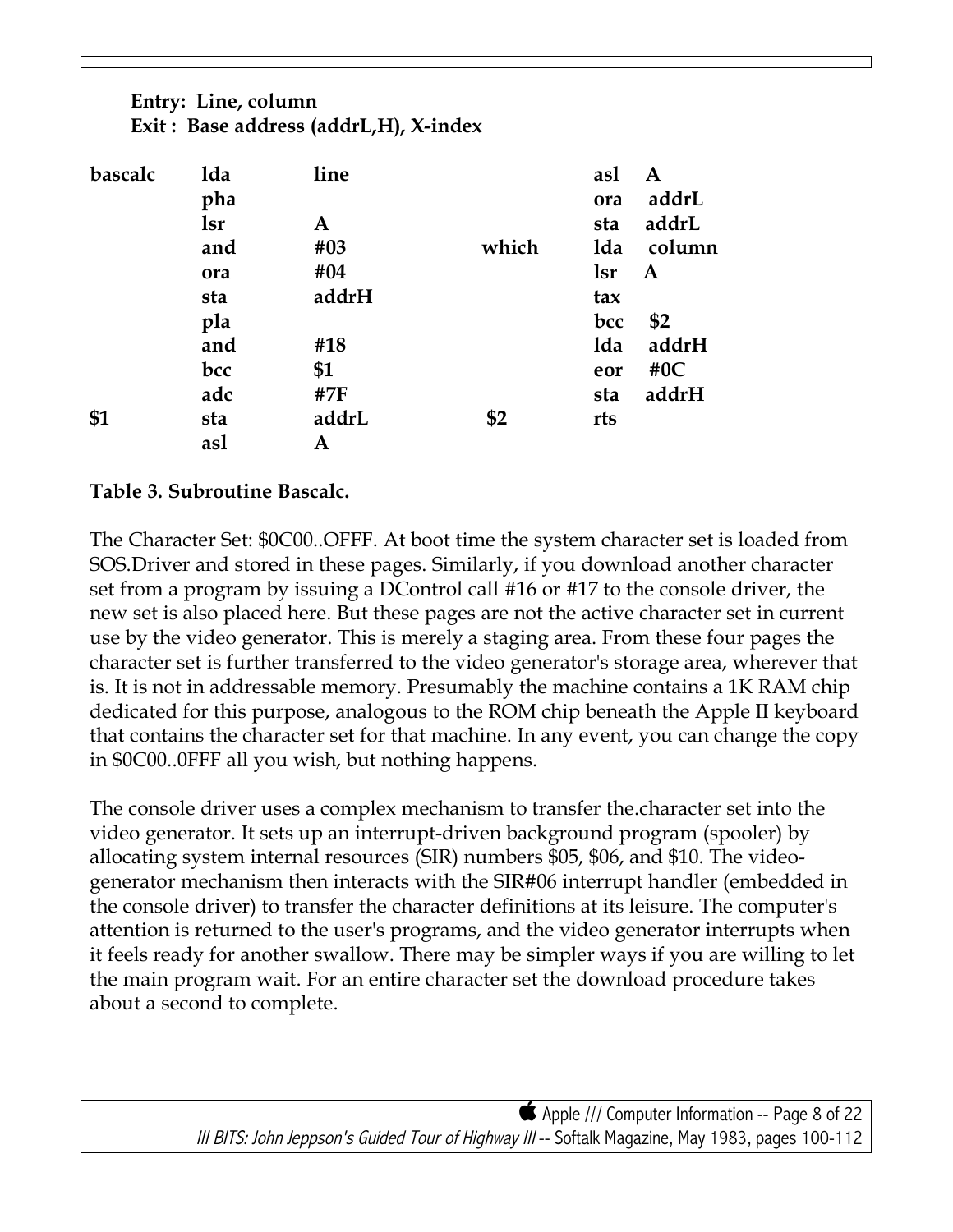The actual transfer involves the E-VIA's peripheral control register (\$FFEC), interrupt enable register (\$FFEE), a couple of sites in \$C000 I/O space (\$C0DA and \$C0DB) that are probably soft switches, and the notorious screen holes. Apparently the interrupt handler moves the character descriptions piecemeal from the \$0C00 area to the screen holes and then alerts the video generator to move them on from there into its own dedicated RAM.

This transfer could probably proceed just as easily from any memory buffer to the screen holes; the \$0C00 staging area is merely a convenience. But if you are operating from a background program, and if that program is the interrupt handler itself, then the buffer must be in system bank. If the buffer were in a user bank it would surely go off-line due to bank-switching. Extended addressing is not available for interrupt handlers; it doesn't work on the true zero page. Hence the \$0C00 buffer.

Typehead Buffer: \$l500..15FF. Page \$15 is set aside for use by the console driver as a typeahead buffer. It is nothing more than a first-in-first-out queue. Actually two queues. The first queue (\$1500..157F) contains KBD values, which are the ASCII codes generated by the keyboard. For each KBD there is also a KBDFLG byte, the second keyboard byte, which flags the various modifier keys. KBDFLG is stored in the corresponding byte in the second queue (\$1580..15FF). The console driver maintains a count of the current number of characters in the queue and keeps index pointers to the current front and rear of the queue.

When a key is pressed, KBD appears at \$C000 just as it does in Apple II. At this time KBDFLG also becomes available at \$C008. The keyboard interrupt is cleared with the keyboard strobe, \$C010, just as it is in Apple II.

KBD and KBDFLG are picked up by the keyboard (SIR#02) interrupt handler, which is embedded in the console driver. If they represent one of the five console control keys, that function is executed immediately. Otherwise, if a standard key was pressed, KBD would be used as an index into the keyboard layout look-up table (page \$17). KBDFLG and the modified value of KBD are then stored in the typeahead buffer. The console driver will retrieve them when it feels so inclined.

Before exiting, the keyboard interrupt handler also checks to see if the "any-key" event is armed or if this is the "attention" event character. If so, the handler queues up the appropriate "event." Later, before retuming to the user program, SOS checks the event queue and transfers control to the event handler as a subroutine.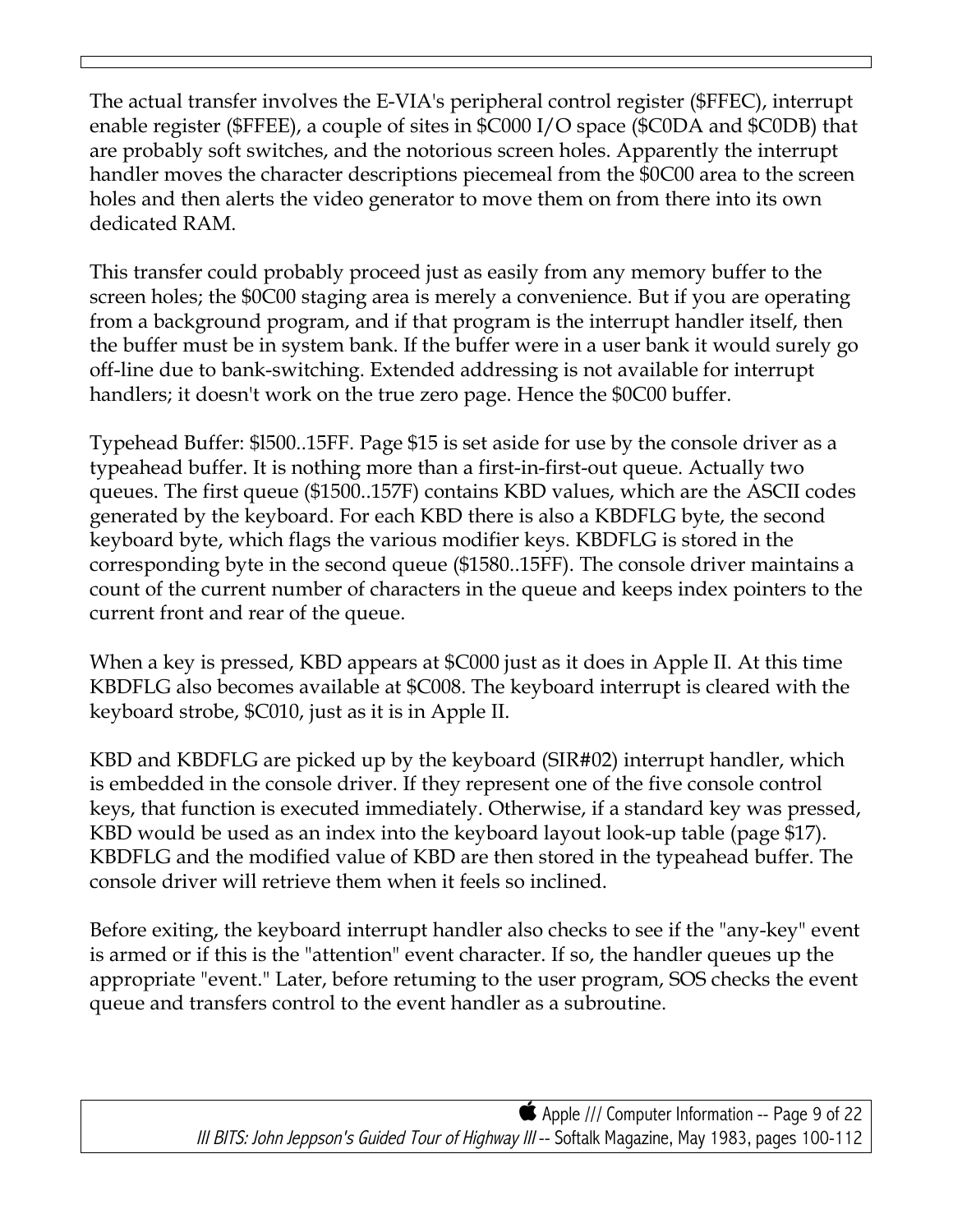SOS Data and Jump Tables: \$1900..19FF. The first few bytes on page \$19 contain important status information (table 4). During ordinary business, some (or all) of these bytes control the video generator and/or similar accessory apparatus. But when the monitor is running, they have no perceptible effect. So there must be more than one way to control the video generator.

| <b>1900:</b> | 10        | ??                                                                                                                               |
|--------------|-----------|----------------------------------------------------------------------------------------------------------------------------------|
| <b>1901:</b> | 06        | Highest user memory bank.                                                                                                        |
| <b>1902:</b> | 00        | Console control #7 and #9. Setting bit 7 suspends<br>screen output; bit 6 will "flush" screen output. Low nibble: ??             |
| 1903:        | 00        | High bit set indicates NMI pending.                                                                                              |
| 1904:        | <b>8F</b> | ??                                                                                                                               |
| 1905:        | 19        | ??                                                                                                                               |
| 1906:        | 82        | Console control #5. Clearing bit 7 turns off video. Bit 6<br>may be involved in graphics. Low nibble contains text<br>mode [02]. |
| 1907:        | 00        | Number of pages allocated for graphics.                                                                                          |

# **Table 4. SOS status info. Some bytes control video generator.**

Page \$19 also contains a jump table beginning at \$1910. The jumps take the form "1913: 4C CA E2 JMP E2CA". The table provides fixed entry addresses for certain subroutines that apparently will be supported in future versions of SOS. The list is in table 5. Those marked with an asterisk are documented by Apple and are legal to use. The others... well, they do appear in the jump table.

| <b>Access</b> | <b>SOS</b> address | $* =$ Legal to use                                     |
|---------------|--------------------|--------------------------------------------------------|
| 1910          | 198F               | Probably debug.                                        |
| 1913          | E <sub>2</sub> CA  | * AllocSlR: Allocate internal resource.                |
| 1916          | E352               | * DealcSIR: Deallocate internal resource.              |
| 1919          | <b>E3C2</b>        | Disable reset key (unless NMI pending).                |
| 191C          | <b>E3F3</b>        | Enable reset key (just sets FFDF bit 4).               |
| 191F          | <b>E41D</b>        | * Queevent: Queue an event.                            |
| 1922          | <b>E3A9</b>        | * SelC800: Grab \$C800 expansion space.                |
| 1925          | EE2A               | Writes "system failure," the value of A, and hangs.    |
| 1928          | <b>EE17</b>        | * SysErr: reports errors from drivers to caller.       |
| 192B          | <b>F5C5</b>        | ? error number look-up for internal buffer allocation. |
| 192E          | <b>F686</b>        | ? error number look-up for internal buffer allocation. |
| 1931          | <b>F710</b>        | ? error number look-up for internal buffer allocation. |
| 1934          | 19 <sub>D</sub> 3  | Probably debug (AND #20, STA 19D2, RTS).               |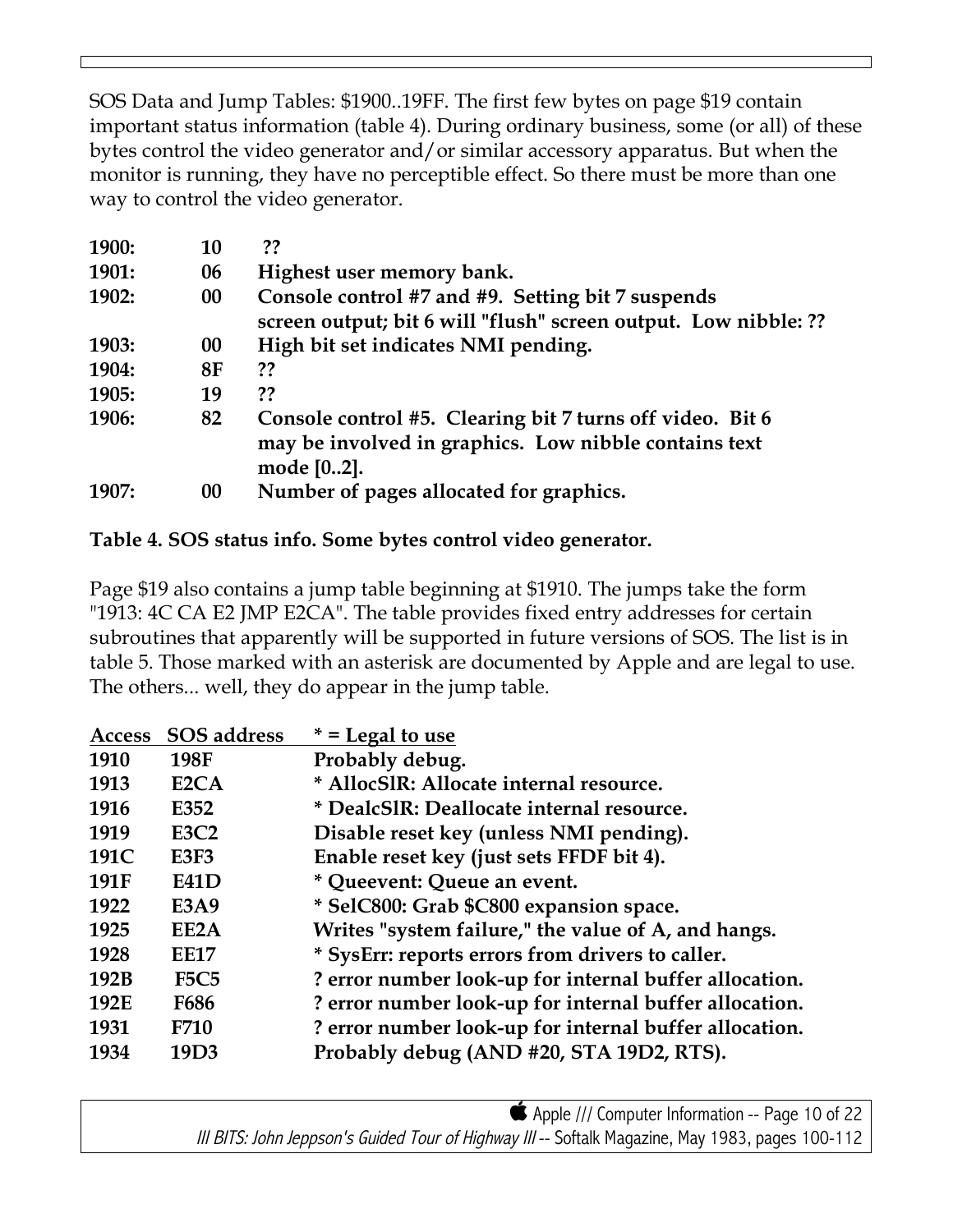## **1985 1910 Probably debug.**

### **Table 5. Supported SOS subroutines.**

Page \$19 also contains a copyright notice at \$1990, a few other data bytes of mysterious function, and a lot of zeros. The subroutine SysErr stores the error number at \$1980 and the return address at \$19FD and \$19FE. The "system-failure" routine uses the end of this page to store the program counter and all register values for use in debugging. Other SOS routines store various temporaries on this page.

The copyright notice at \$1990 is a good spot if you want to store things that can be found from the Monitor. If you want to store a lot of stuff you can also use the character set area.

Those Registers: the Onboard 6522 VIAs. The two VIAs are referred to as D-VIA (\$FFD0..FFDF) and E-VIA (\$FFE0..FFEF) respectively. They are fully occupied with Apple III hardware manipulations. You cannot, for example, use the VIA timers for your own purposes. The VIAs manage bank-switching, zero-page selection, and much of the other machinery that permits Apple III to accommodate the 64K address space of the 6502 cpu chip.

\$FFEF: Bank register (E-VIA IORA). The low nibble selects the currently switched-in bank. The high nibble is generally \$F. Attempts to change the high nibble have no effect. Those four bits are flags for interrupt requests from the slots.

\$FFDF: Environment register (D-VIA IORA). Table 6 lists the significance of its bits. Apple would be happier if you confined your attention to bit 7 and didn't mess with the others. Table 7 contains a variety of information about the various standard environments.

| Value     | <b>Bit</b> | Function        | $Bit=0$    | $Bit=1$            |
|-----------|------------|-----------------|------------|--------------------|
| 01        | $\bf{0}$   | <b>F000FFFF</b> | <b>RAM</b> | <b>ROM</b>         |
| 02        | 1          | ROM#            | ROM#2      | ROM#1              |
| 04        | 2          | stack           | alternate  | normal (true 0100) |
| 08        | 3          | <b>C000FFFF</b> | read/write | read only          |
| <b>10</b> | 4          | reset key       | disabled   | enabled            |
| <b>20</b> | 5          | video           | disabled   | enabled            |
| 40        | 6          | <b>C000CFFF</b> | <b>RAM</b> | I/O                |
| 80        | 7          | clockspeed      | 2MHz       | 1 MHz              |

Apple /// Computer Information -- Page 11 of 22 III BITS: John Jeppson's Guided Tour of Highway III -- Softalk Magazine, May 1983, pages 100-112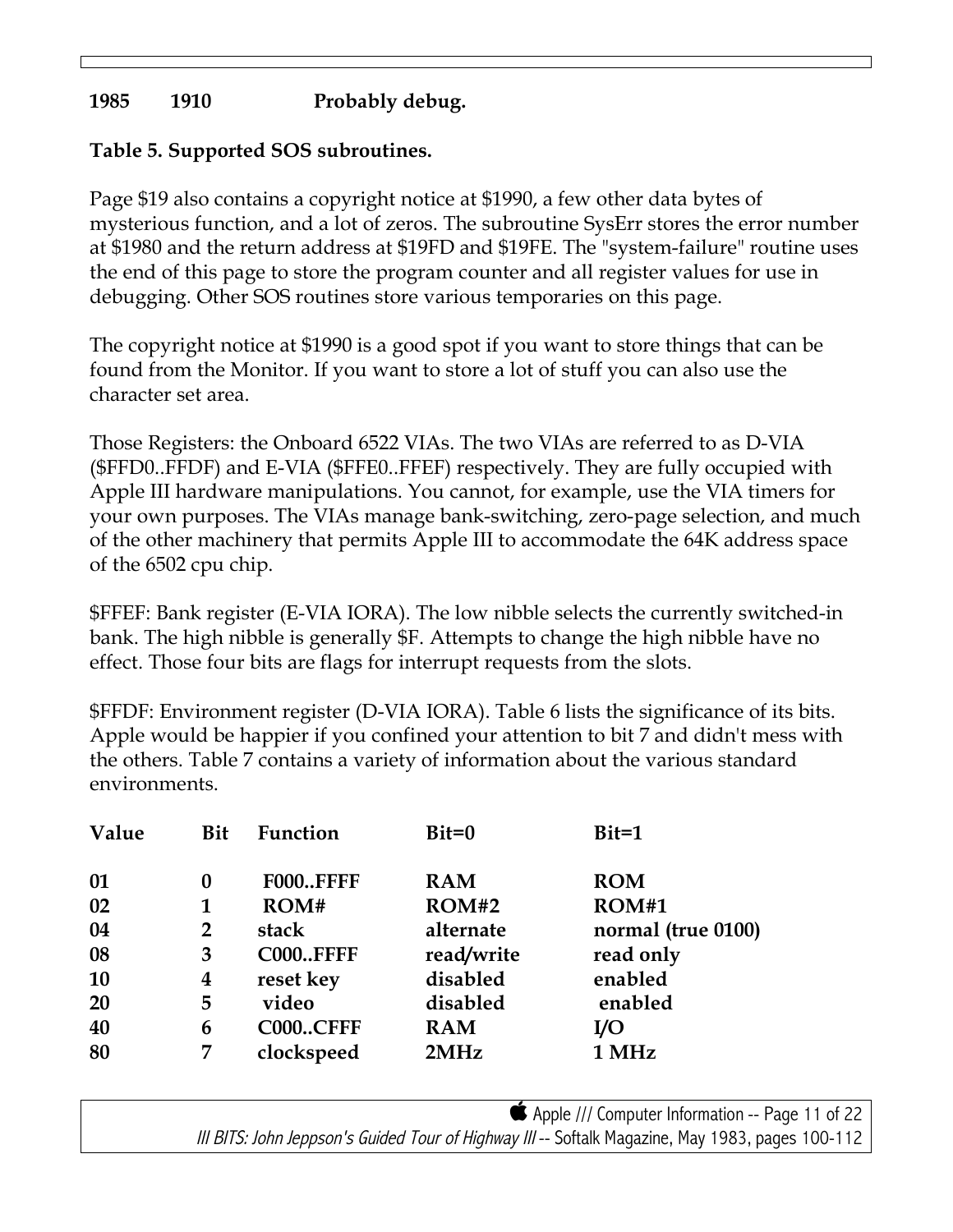#### **Note: ROM#2 doesn't exist.**

#### **Table 6. Environment register (\$FFDF).**

#### **(Data mostly from unpublished SOS Reference Manual)**

|                                                                                                                                                                                                                   | <b>User</b>                                                                                                               | Kernel                                                                                                                   | <b>Driver</b>                                                                                                           | <b>IRQ</b>                                                                                                               | Monitor                                                                                                     |
|-------------------------------------------------------------------------------------------------------------------------------------------------------------------------------------------------------------------|---------------------------------------------------------------------------------------------------------------------------|--------------------------------------------------------------------------------------------------------------------------|-------------------------------------------------------------------------------------------------------------------------|--------------------------------------------------------------------------------------------------------------------------|-------------------------------------------------------------------------------------------------------------|
| <b>Environment register</b><br>Clock speed<br>I/O space<br><b>Screen</b><br><b>Reset key</b><br>Write protect<br><b>Stack</b><br><b>ROM</b><br>Zero page<br>Xbyte page<br><b>Bank register</b><br>6502 interrupts | \$38<br>2 MHz<br>disabled<br>on<br>unlocked<br>read only<br>alternate<br>disabled<br>\$1A<br>\$16<br>unchanged<br>enabled | \$34<br>2 MHz<br>disabled<br>unchanged<br>unchanged<br>r/w<br>normal<br>disabled<br>\$18<br>\$14<br>unchanged<br>enabled | \$74<br>2 MHz<br>enabled<br>unchanged<br>unchanged<br>r/w<br>normal<br>disabled<br>\$18<br>\$14<br>unchanged<br>enabled | \$74<br>2 MHz<br>enabled<br>unchanged<br>unchanged<br>r/w<br>normal<br>disabled<br>\$00<br>none<br>handler's<br>disabled | \$77<br>2 MHz<br>enabled<br>on<br>unlocked<br>r/w<br>normal<br>enabled<br>\$03<br>none<br><b>\$F0</b><br>?? |
| <b>Functions allowed:</b>                                                                                                                                                                                         |                                                                                                                           |                                                                                                                          |                                                                                                                         |                                                                                                                          |                                                                                                             |
| <b>Issue SOS call</b><br>Be interrupted<br>Handle interrupt<br>Queue event<br>Handle event<br><b>Allocate SIR</b><br>Call SelC800<br><b>Call SysErr</b>                                                           | yes<br>yes<br>no<br>yes<br>yes<br>yes<br>see text<br>$\mathbf{n}\mathbf{o}$                                               | $\mathbf{n}$<br>yes<br>$\mathbf{n}\mathbf{o}$<br>no<br>no<br>yes<br>yes<br>ves                                           | $\mathbf{n}$<br>with care<br>$\mathbf{n}\mathbf{o}$<br>yes<br>$\mathbf{n}\mathbf{o}$<br>yes<br>yes<br>ves               | no<br>with care<br>yes<br>yes<br>no<br>yes<br>yes<br>$\mathbf{n}\mathbf{o}$                                              | $\mathbf{n}\mathbf{o}$<br>n/a<br>n/a<br>n/a<br>n/a<br>??<br>n/a<br>n/a                                      |
|                                                                                                                                                                                                                   |                                                                                                                           |                                                                                                                          |                                                                                                                         |                                                                                                                          |                                                                                                             |

**Note: Upon entry to an interrupt handler X points to a \$20 byte scratchpad area on zero page. These bytes should be addressed \$00,X and so on. It the interrupt source is the onboard ACIA then Y contains the ACIA status register.**

#### **Table 7. The standard environments.**

\$FFD0: Zero-page register. Selects the current zero page, which can be assigned to any page in memory. If alternate stack is enabled (bit 2 of \$FFDF is clear) then all stack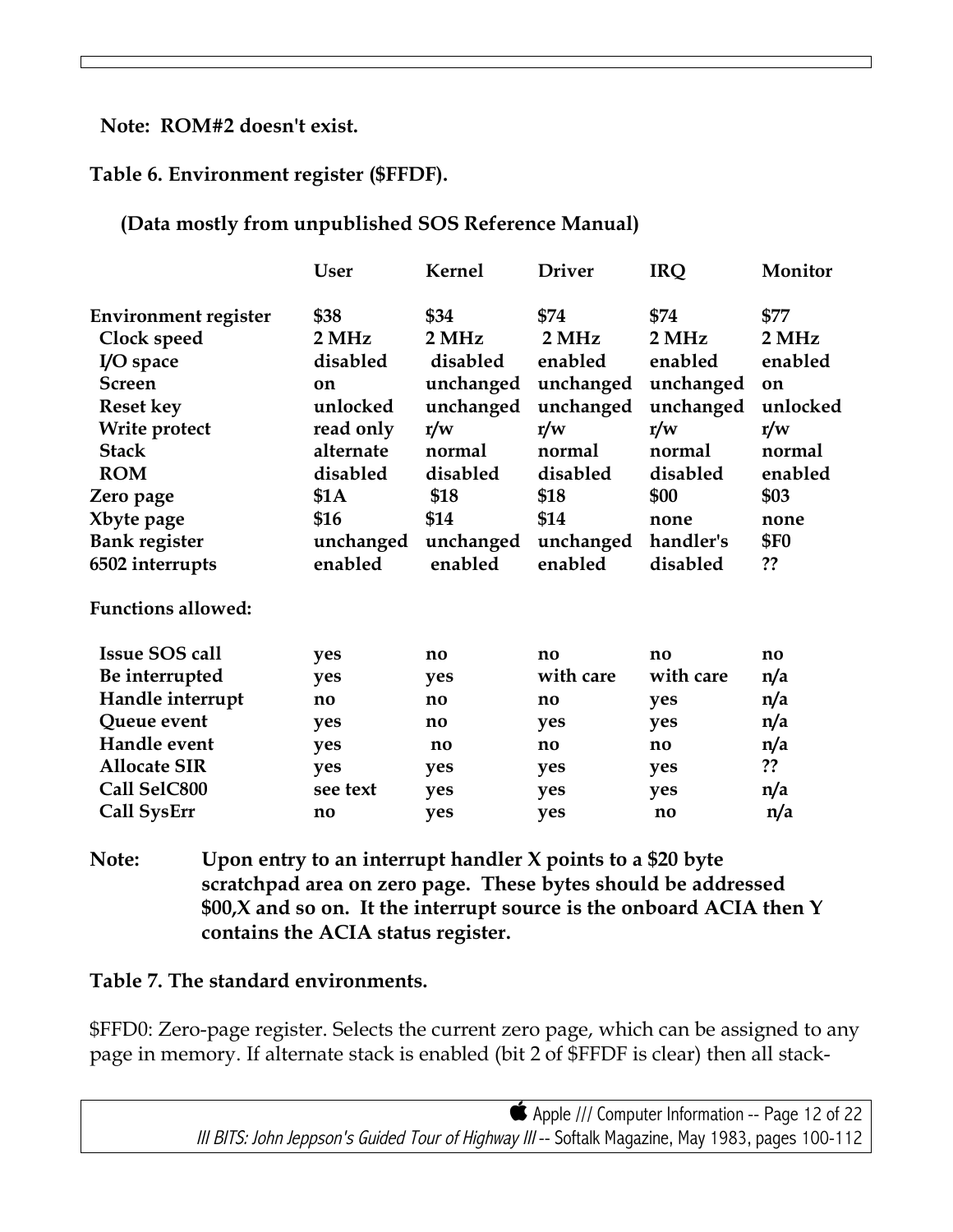using opcodes use the current zero page XOR \$01. Extended addressing, on the other hand, functions only for zero pages in the range \$18..1F. The user zero page is \$1A. That's you and/or the interpreter. Drivers and SOS.Kernel use \$18. Interrupt handlers use \$00. SOS is supposed to decide these things; you are not. The SOS call handling routine even checks to see if the caller's zero page is \$1A. If not, it crashes the system. Somewhere in darkest Cupertino, Apple maintains a coven of witch doctors who will cheerfully do unspeakable things to your image, should you violate this trust.

\$FFDD: "Any-slot" interrupt flag. When a peripheral card in one of the slots pulls down the interrupt line, the interrupt handler is entered with 6502 interrupts disabled. The interrupt handler is, of course, responsible for clearing the interrupt condition on the card. If the interrupt handler wishes to enable 6502 interrupts (as it should if it will run longer than 500 microseconds) then it must also clear the "any-slot" interrupt flag by storing \$02 in \$FFDD. Otherwise the interrupt manager will do it for you when the handler exits.

I/O Space: \$C000..CFFF. I/O space is on-line when bit 6 of the environment register (\$FFDF) is set. It is actually \$C000..C4FF and \$C800..CFFF. The intervening bytes \$C500..C7FF are always RAM. Table 8 lists those registers of which we have some clue, There are many mysterious others. When in doubt, there is a good chance that a register's function is similar or identical to its role in Apple II.

- **C000: KBD. ASCII value of the most recent keypress.**
- **C008: KBDFLG. Bits are flags for modifier keys.**
- **C010: Clear keyboard strobe.**
- **C020: Deselect all peripheral slots (CFFF more commonly used).**
- **C030: Clicks speaker (Apple II type).**
- **C040: Beeps speaker (Apple III type).**

**Soft switches**

- **C050: Black and white on.**
- **C051: Color on.**
- **C052: Forty-column mode, low-res mode.**
- **C053: Eighty-column mode, hi-res mode.**
- **C054: Display buffer 1.**
- **C055: Display buffer 2.**
- **C056: Text on.**
- **C057: Graphics on.**

**Peripheral card I/O (each slot has \$10 bytes)**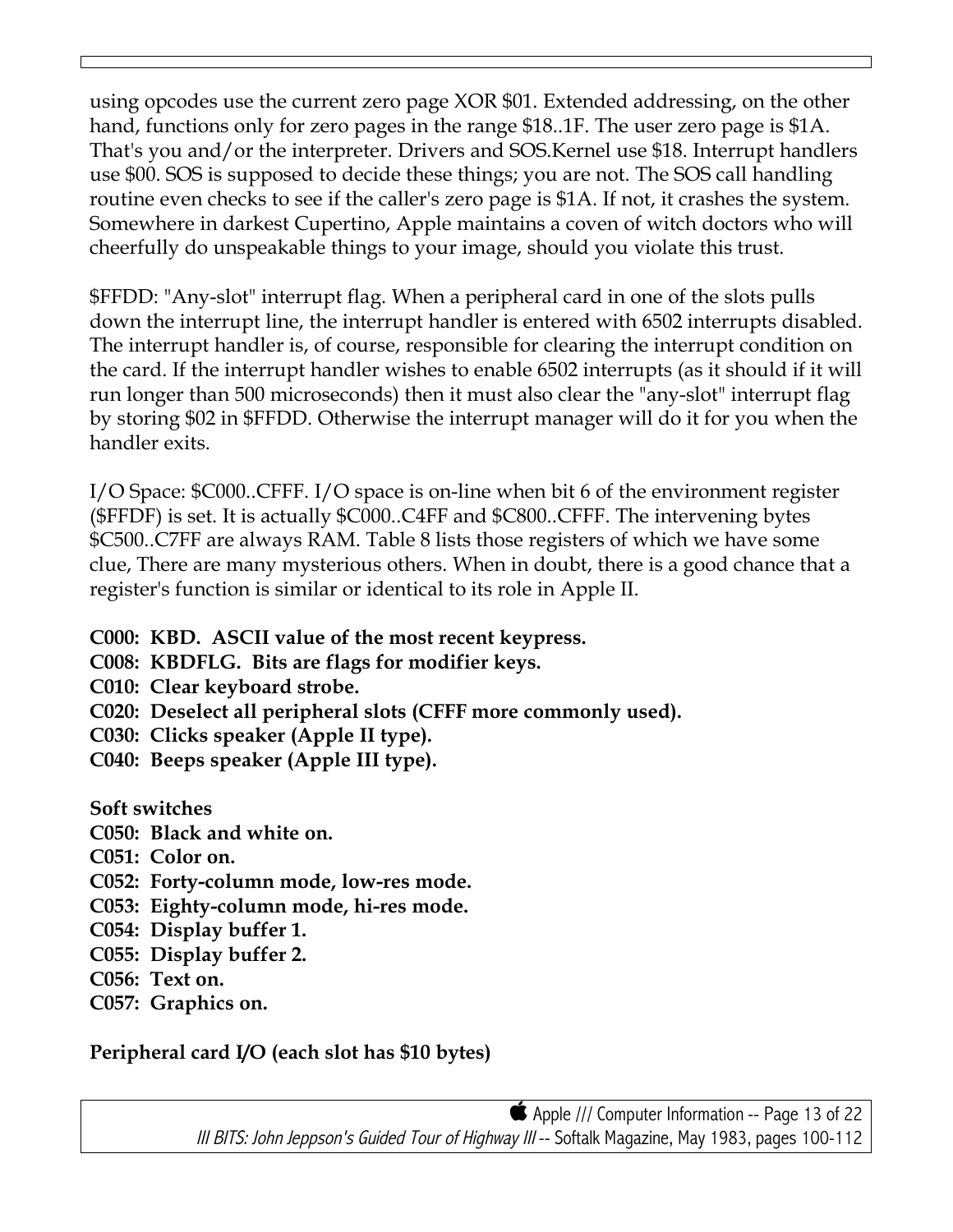**C090: Slot 1. C0A0: Slot 2. Normally addressed as C080,X C0B0: Slot 3.** where  $X = s0$  (slot number in high nibble). **C0C0: Slot 4. Note: there is no slot 0.**

**Onboard 6551 ACIA C0F0: ACIADR Data register. C0F1: ACIASR Status register. C0F2: ACIAMR Command mode register. C0F3: ACIACR Control register.**

**Peripheral card PROM space (one page for each slot) C100: Slot 1. C200: Slot 2. C300: Slot 3. C400: Slot 4.**

**Table 8. I/O space: \$C000..CFFF.**

Notice that the \$10 bytes beginning \$C080, \$C0D0, \$C0E0, and \$C0F0 are not used for slots in the III. In Apple II they would be slots 0, 5, 6, and 7 respectively. There may or may not be a clue to their function in the assignment of various connecting plugs to imaginary slots in emulation mode. For example, \$C0F0+ is the ACIA (asynchronous communication interface adapter), as indicated in table 9. The ACIA runs the serial port, which in emulation mode is assigned to an ethereal slot 7. Similarly, emulation mode assigns the floppies to slot 6, and the floppy drivers (buried in SOS.Kernel at \$E899) probably access bytes in \$C0E0..C0EF, and in \$C0D0..C0DF as well. But this may only be speculation.

 **Entry: A = slot number (\$00 deselects all slots) Entry point: (via JMP table) at \$1922**

| E3A9: | C905              | $CMP$ #05<br>$\ast$  | ; range check               |
|-------|-------------------|----------------------|-----------------------------|
| E3AB: | <b>B014</b>       | * BCS ->E3C1         | ; error returns carry set   |
| E3AD: | 08                | $*$ PHP              |                             |
| E3AE: | 78                | * SEI                | ; disable 6502 interrupts   |
| E3AF: | 8D C0 DF          | * STA DFC0           | ; save slot number          |
| E3B2: | 09 C <sub>0</sub> | $*$ ORA #C0          |                             |
| E3B4: | 8D BF E3          | * STA E3BF           | ; build instruction at E3BD |
| E3B7: | 2C 20 00          | <b>BIT C020</b><br>∗ | ; deselect strobe           |
|       |                   |                      |                             |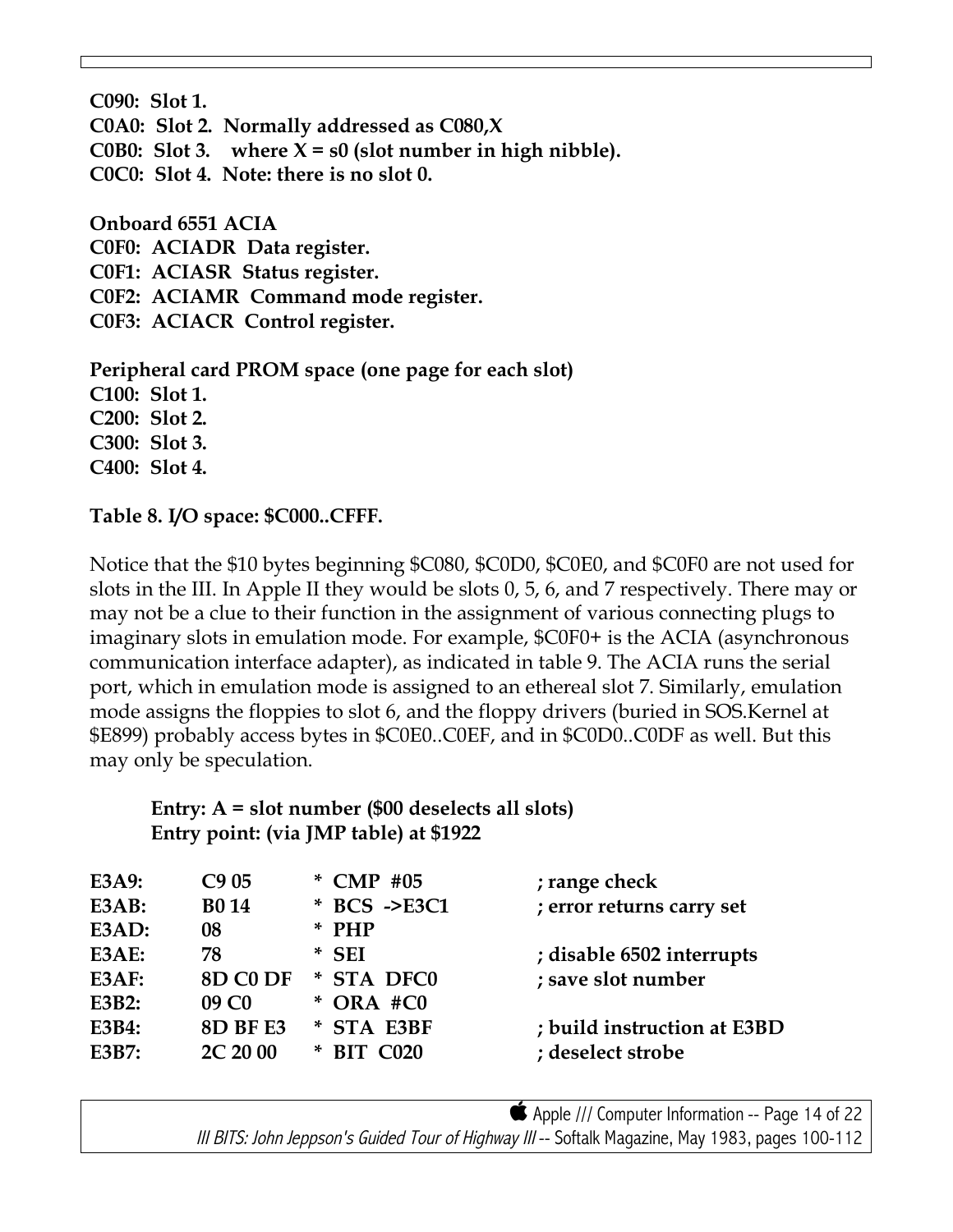| E3BA: |                 | 2C FF CF * BIT CFFF | : same                      |
|-------|-----------------|---------------------|-----------------------------|
| E3BD: | <b>2C FF CO</b> | * BIT COFF          | $\leftarrow$ : becomes CsFF |
| E300: | 28              | * PIP               | ; restore 6502 interrupts   |
| E3C1: | 60              | * RTS               |                             |

#### **Table 9. SelC800 disassembler listing.**

\$C800..CFFF is a 2K peripheral card expansion space used "in common" by all the slots. As in Apple II it can be selected by referencing one of the peripheral card I/O locations assigned to that slot. \$CFFF does deselect all slots, but \$C020 (formerly the cassette output toggle) is the preferred Apple III deselection strobe.

There are some new rules for using \$C800 space that are intended to mesh with Apple III's interrupt-driven operating system. You are supposed to allocate the space prior to use by calling the SOS subroutine SelC800. The slot number is passed in the [A] register on a JSR to the entry point at \$1922. (See the subroutine listing in table 9.) A value of \$00 deselects all slots. Note that SelC800 saves the slot number in \$DFC0; this allows the interrupt manager to restore the proper card allocation should an interrupt occur. The interrupt manager routinely deselects all slots on entry and reselects the proper slot on the way out.

The documentation states that SelC800 may be called from any environment including interpreters (except an NMI handler). This turns out not to be entirely true. The subroutine builds an instruction on-the-fly by storing the slot number ORA #C0 as high byte of the operand in bit \$C0FF. The bit instruction then physically enables \$C800 space for that slot. But this area of SOS is write-protected while running in the user environment, so the STA instruction doesn't work and the subroutine fails without notifying you. If you want to call SelC800 from the user environment you must enable write by clearing bit 3 of the environment register (\$FFDF).

There must be another soft switch somewhere. When you enter the Monitor (with control-open-apple-reset), it comes up in forty-column mode. You can change to eighty-column mode with escape-8, and back again with escape-4. From eightycolumn mode you might suppose you could also change back to forty columns by fiddling with the soft switches, perhaps by reading \$C052 and maybe \$C054. Things change, and you can tell it's really trying hard. But no combination quite makes it. We don't know why.

System Internal Resources: SIRs. When an interrupt occurs, the interrupt manager must know which interrupt handler goes with which interrupting device and where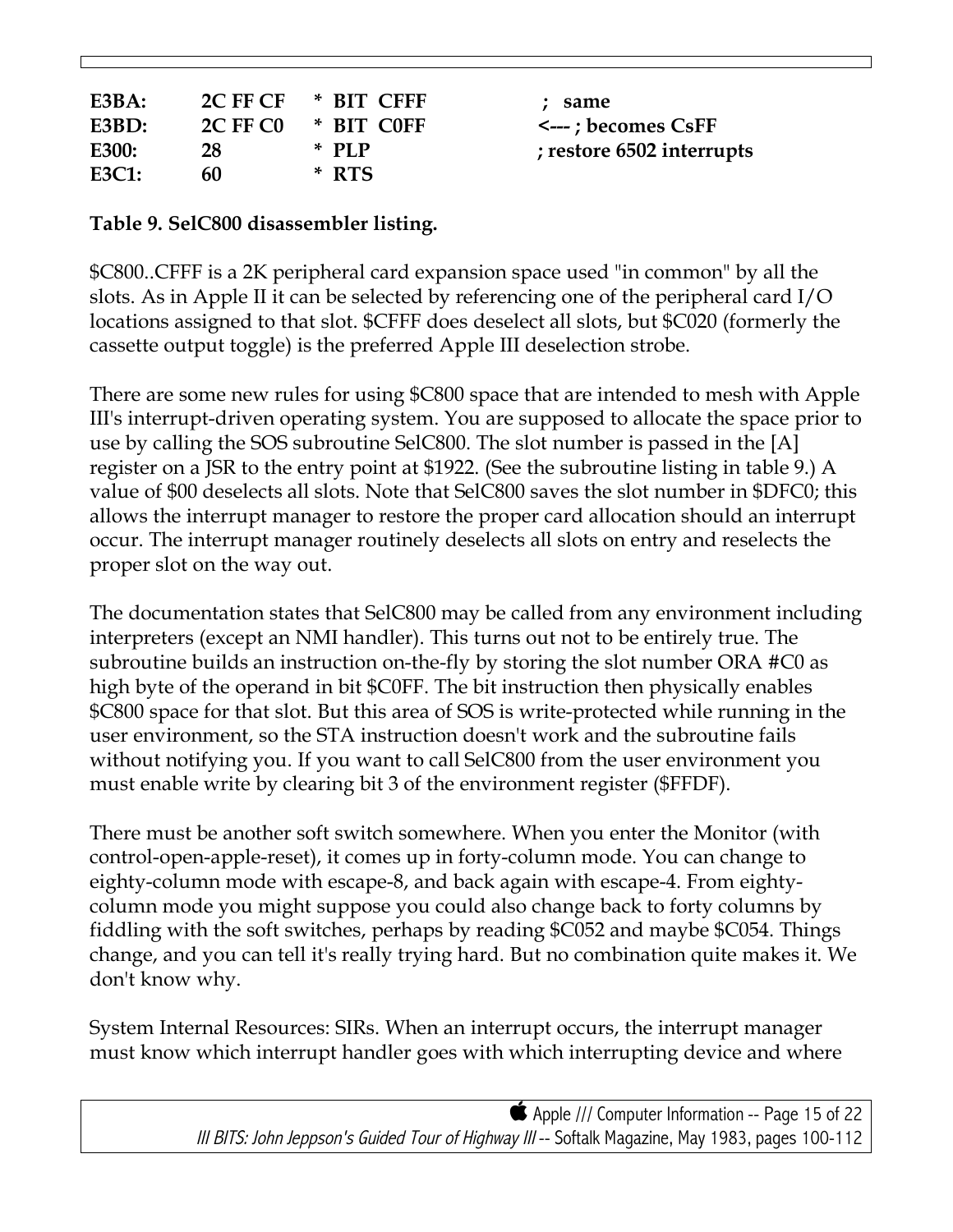the handler address is located in memory. The SIR allocation scheme provides a lookup table. It also establishes "ownership" of a resource in order to prevent squabbles. Resources should therefore be allocated whether there will be interrupts or not. Somewhere in your code, place the following data table:

| <b>SIRADDR</b>  | equ SIRTABLE. |                                         |
|-----------------|---------------|-----------------------------------------|
| <b>SIRTABLE</b> | $.b$ vte $00$ | : $SIR#$                                |
|                 | $.b$ vte $00$ | ;ID code (will be assigned by SOS)      |
|                 | .word handler | ; interrupt handler address (or \$0000) |
|                 | byte bank.    | ; interrupt handler bank                |
|                 |               |                                         |

Allocation is performed by JSR AllocSIR (\$1913) and deallocation by JSR DealcSIR (\$1916). The 6502 registers must contain:  $X = \text{SIRADDR}$ ;  $Y = \text{SIRADDR} + 1$ ; A = total number of bytes in SIRTABLE. This will be \$05, or some multiple of \$05 in the event that several resources are allocated at the same time. AllocSIR returns with carry clear if the resource is successfully allocated.

Table 10 lists the numbers assigned to various resources. Examination of AllocSIR suggests that the range is \$00..17. There are a lot of question marks. One wonders about the digital/analog audio converter, the paddle ports, and other mysteries, such as whether the interrupt line of the MM58167A clock chip is wired up.

**SIR# Resource**

**00 (?) 01 ACIA 02 keyboard 03 (?) clock chip 04 (?) 05 used by console screen code 22. "SYNC" 06 character set downloader interrupts 07..0F (?) 10 (?) character set downloader 11 slot 1 12 slot 2 13 slot 3 14 slot 4 15..17 (?) pseudo slots 5-7**

**Table 10. Internal system resource numbers (SIRs).**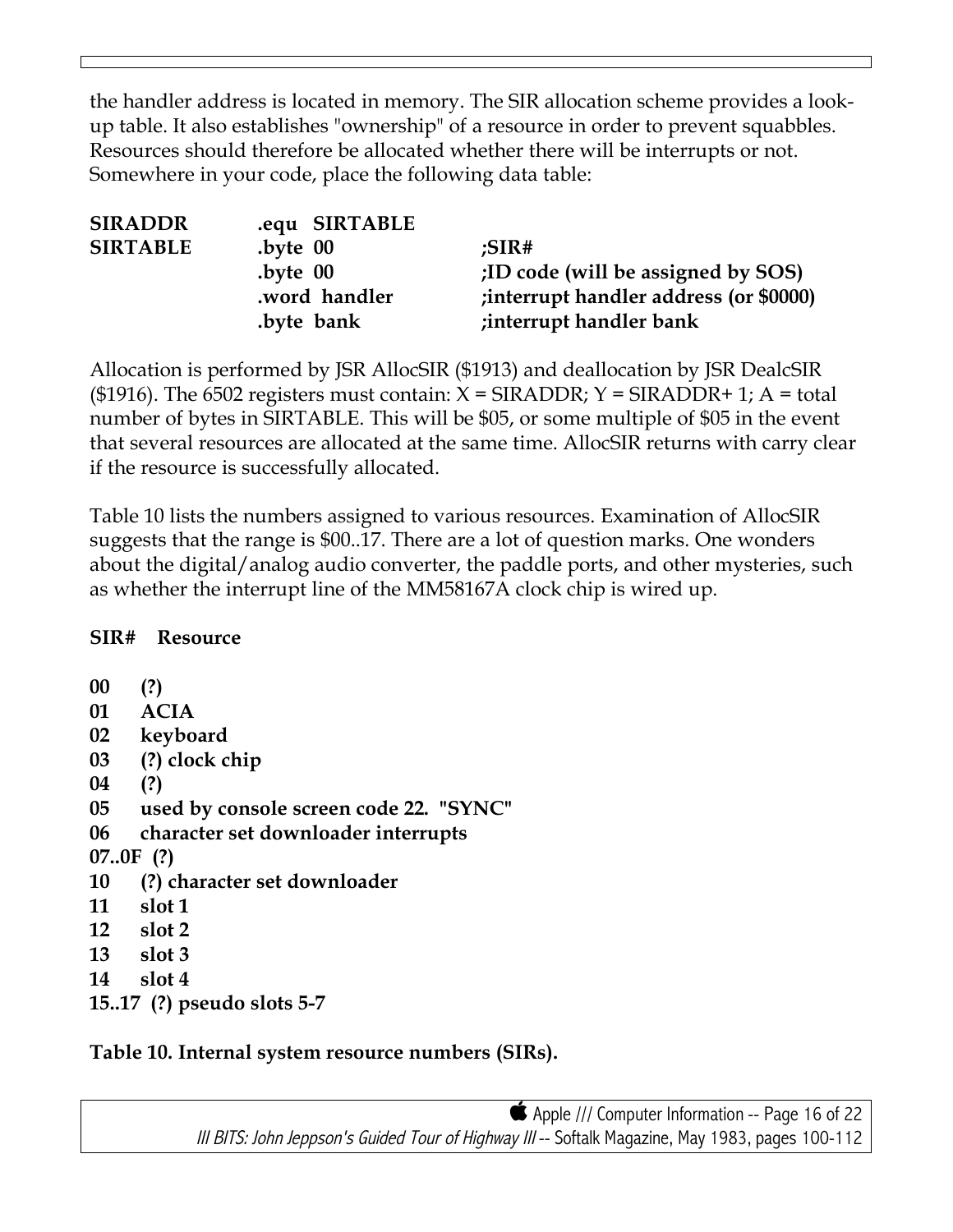Boot Sequence: On power-up, or after control-reset, the boot process begins in ROM#1 (ROM#2 doesn't yet exist). Low-level diagnostics are performed. Then block 0 is read from the disk in the built-in drive. This is the SOS boot code and is present on every disk that has been formatted by the System Utilities program. It must be present for a successful boot. It consists of one block of "absolute" code and is loaded into the computer at \$A000, where it begins to run.

The boot code begins by locating and switching in the highest bank of RAM. Then it goes back to the disk and loads in five more blocks (blocks 1..5). These are placed in \$A200..ABFF. Block 1 currently contains all zeros; blocks 2..5 are the disk directory. The boot code then scans the directory and locates SOS.Kernel, which it loads into memory at \$1E00..73FF.

When SOS.Kernel begins running, it promptly relocates bytes \$3000..73FF into the area \$BC00..FFFF. This is the functional SOS.Kernel. The loader portion is eventually overwritten and discarded. First, however, it locates and loads SOS.Interp and loads the drivers from SOS.Driver. It then initializes SOS.Kernel and each of the drivers. Finally, control is transferred to the first instruction in the interpreter and you are in business.

Data Disks: Your Own Boot Code. If you want to end up in Apple III native mode, the boot process had better find the SOS boot code in block 0 on the disk in the built-in drive. Any disks you ever expect to use as SOS boot disks must have that code. On the other hand, you may wish to create data disks that have the SOS directory structure but cannot be booted. Or you may want the disk to boot, but to end up with some entirely different operating system in the machine, such as an emulator, for example. For either of these alternatives you will want to put your own code in block 0 on your disk.

You start with a single block: the 512 bytes contained in block 0. It will be loaded and begin to run at \$A000. You may then use the ROM subroutines to load in more blocks, so you can actually requisition as much space as you require. At the time your code begins to run, you will be in the Monitor or something very similar. The environment register reads \$77, zero page is \$03, and bank 0 is switched in. You have available all the hardware, including the VIA registers, extended addressing (with proper zero page), and all the internal resources. You do not, of course, have any of the SOS subroutines and facilities.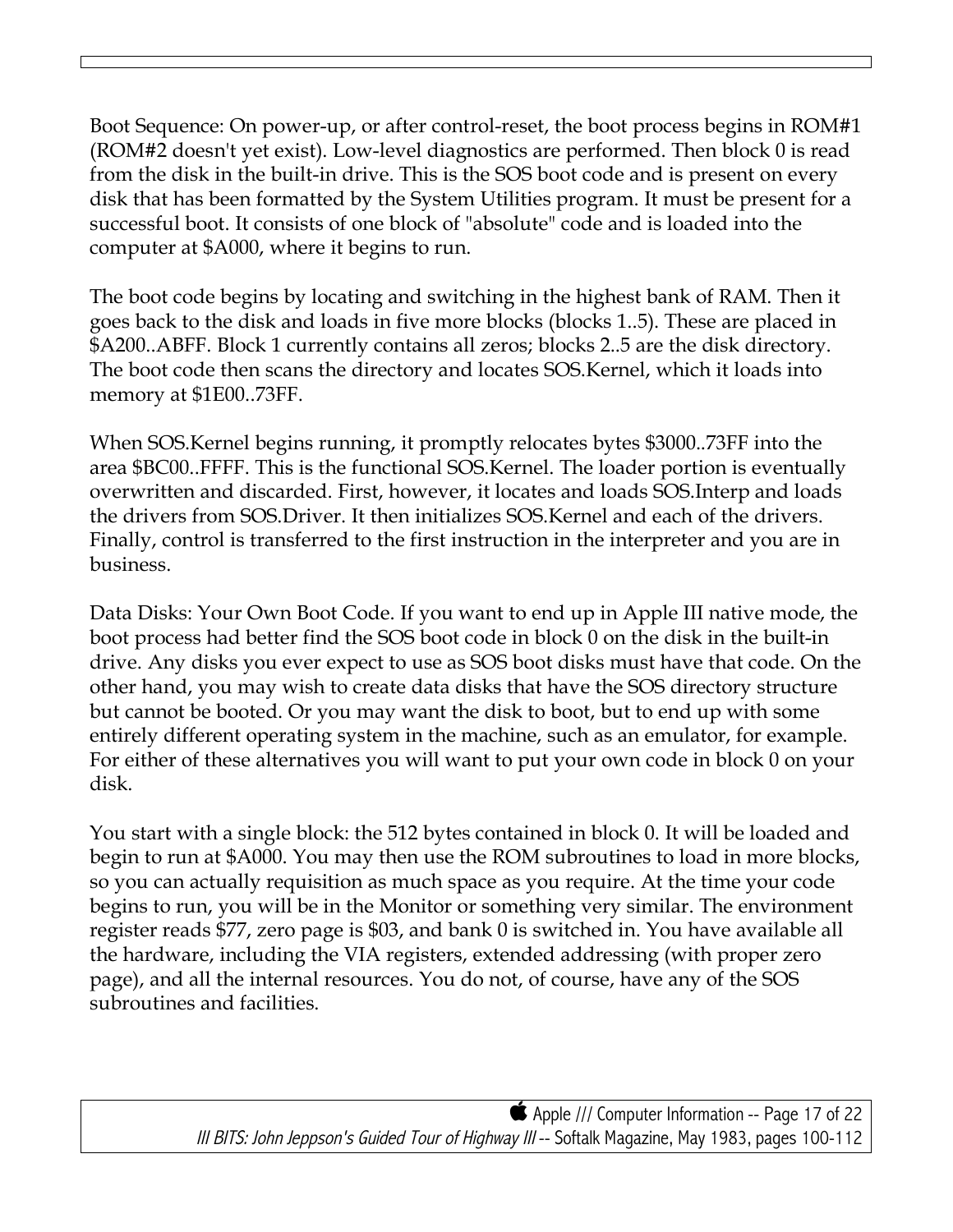Your code should be assembled as "absolute" code by the Pascal 6502 assembler and should be ".org'd" on \$A000. For data disks it should end in an infinite loop. Word Juggler, for example, creates data disks that, when you try to boot them, print "Can't boot Word Juggler data disk" in the middle of the screen and politely hang the computer.

Formatting Data Disks. After you've assembled your own boot code, it is a relatively simple matter to format data disks from application programs. It can be done entirely from Pascal and almost entirely from Basic. From Basic you will also need an invokable module that will write to a floppy disk by block number, just as Unitwrite will do in Pascal. The assembly source text for such a module is appended at the end of this article.

The floppy format driver (FMTDX) is activated by issuing a DControl call, code number 254 (\$FE), to the appropriate driver (.FMTD1 for the built-in drive). In Pascal this is done with Unitstatus procedure. In Basic you use the Request.Inv invokable module that comes on the Apple III Basic boot disk. If you're working in assembly you just issue SOS call \$83. When the DControl call is issued, the format process begins immediately. All error checking and confirmation requests must be done by your program before you issue the call.

The DControl call must specify a control list buffer. FMTDX.Driver expects a one-page (256-byte) buffer that will be reproduced on each page of the new disk. Normally this buffer should contain all zeros. The formatter places address code on each track and sector and fills the data fields with zeros, or whatever you put in your buffer. Then it quits.

You now have a formatted disk. It is not yet a SOS disk. It contains neither a directory nor the block 0 boot code. You must store those yourself from program buffers using Unitwrite (if you are working in Pascal). If you ever want to use the disk as a SOS boot disk, just copy block 0 from some other boot disk. Otherwise transfer your own code. Remember to chop off the header block, which the assembler will have placed in front of your code. Start the transfer at block 1 of the codefile.

Next you must install a directory. The minimum requirements for a usable SOS directory are listed in table 11. You must store the indicated byte values on the disk. Just put them in the proper place in the 512-byte buffer and write the whole block onto the disk.

# **The boot code -- blocks 0..1 (bytes 0000..03FF on the disk)**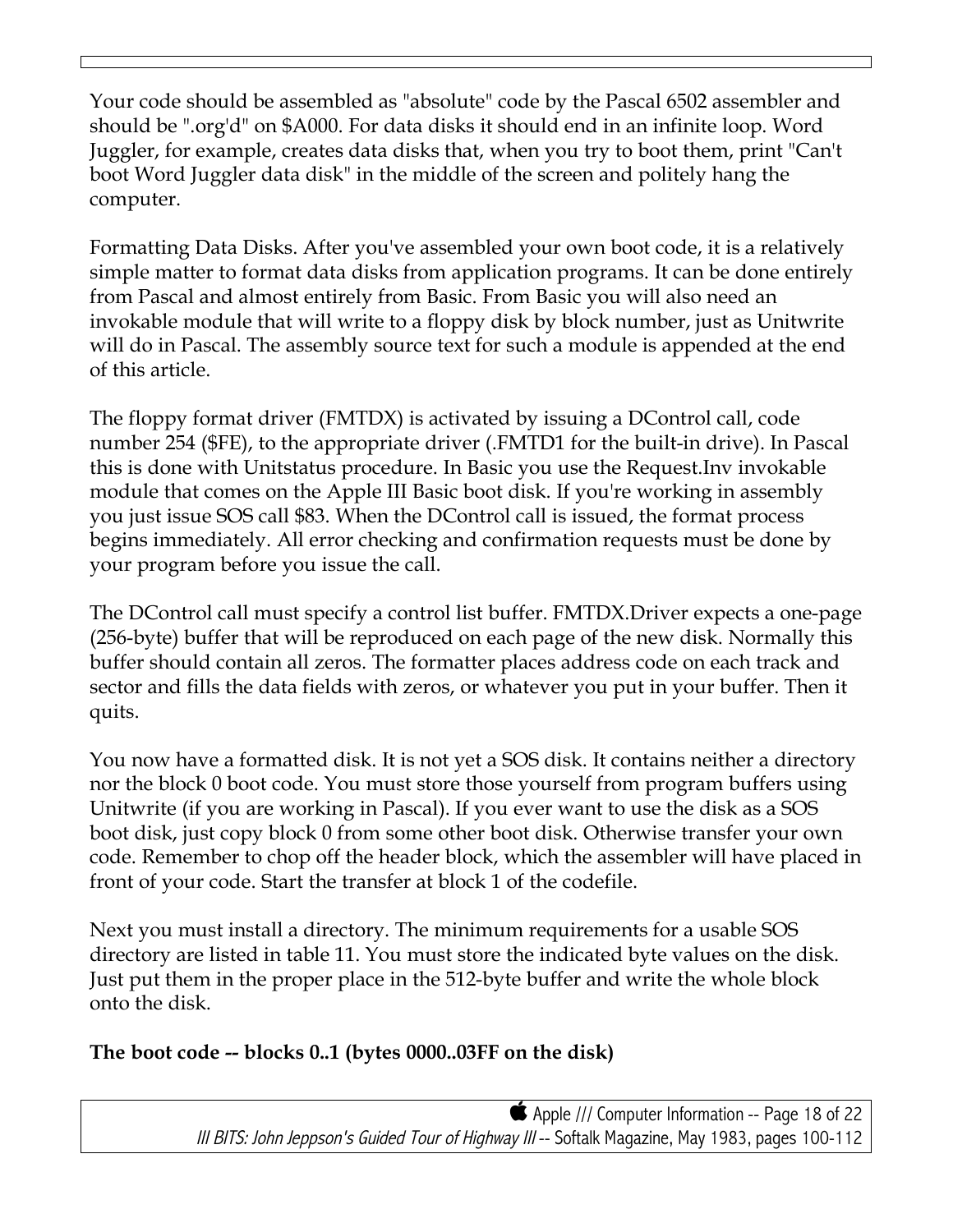```
 Your code, or the SOS code from another boot disk
The directory -- blocks 2..5 (bytes 0400..0BFF)
  0400: 00 00 03 00
 0404: Fx -- where x is the length of the desired volume name in the
     low nibble. The high nibble should contain F, for root directory
 0405: The volume name in ASCII capitals (do not prefix with "/")
 0414: 75
 0422: C3 27 OC 00 00 06 00 18 01
     (These last two words are 0600 = the block number of
                        the bit map
                    0118 = 280 dec. = blocks
                        on volume)
 0600: 02 00 04 00
 0800: 03 00 05 00
  0A00: 04 00 00 00
```

```
The bit map-block 6 (bytes 0C00..0CFF)
  0C00: 01 FF FF FE FE...through byte 0C22
```
# **Table 11. Minimum requirements for a SOS disk.**

Word Juggler manages to write all this information onto the disk by a short segment of elegant and compact code. The utilities program uses the brute-force approach. It simply includes fourteen pages of a standard SOS structure (mostly zeros) and transfers the whole thing to disk in one piece. No wonder the utilities program is 123 blocks long.

Unitread and Unitwrite for Basic: an Invokable Module. The Device.IO.Inv invokable module contains two procedures. In Basic they are external procedures and require the perform statement (see page 162, Apple Business Basic Manual).

The procedures are

```
 unitread (% devnum%, @ buf% (0), % length%, % block% )
 unitwrite (% devnum%, @ buf% (0), % length%, % block% )
```
These procedures read from or write to a specified block number (block%) on the disk in a specified device number (devnum%). They transfer (length%) bytes to or from the buffer in memory. The buffer must contain enough bytes or Unitread will spill data over onto surrounding memory with disastrous results. Normally the buffer should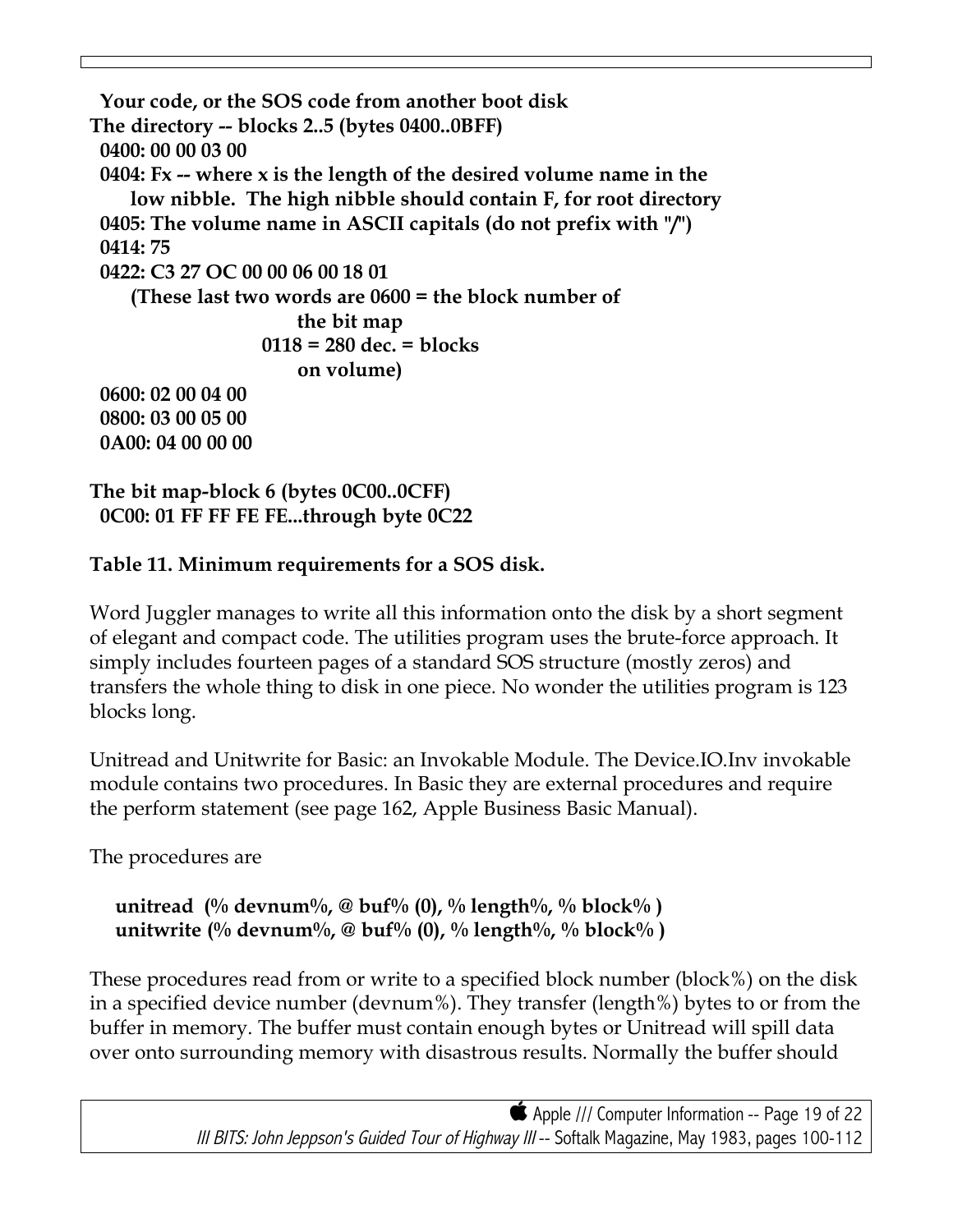be dimensioned as an integer array; for example, DIM buf%(512). This buffer will contain more than enough room for two blocks (1,024 bytes).

Unitwrite is a dangerous procedure. There is absolutely no protection from errors. It is easy to write all over a disk directory, destroying it and rendering the entire disk unusable.

The device numbers of the floppy disks are  $.D1 = 1$ ,  $.D2 = 2$ , and so on.

After typing in the text, save it to any pathname, perhaps Devio.Text. Then assemble it to the corresponding codefile, Devio.Code. Finally, change the name to Device.IO.Inv. If the assembler is not allowed to append the suffix .code, the file-type designation will get all screwed up and it won't invoke.

```
 .macro pop
         pla
         sta %1
         pla
         sta %1+1
         .endm
;
         .macro push
         lda %1+1
         pha
         lda %1
         pha
         .endm
;
         .macro SOS
         brk
         .byte %1
         .if "%2"<>""
         .word %2
         .else
         .word param0
         .endc
         .endm
;
DRead .equ 80
DWrite .equ 81
;
buffer .equ 0E8
;
         .proc unitread,4
```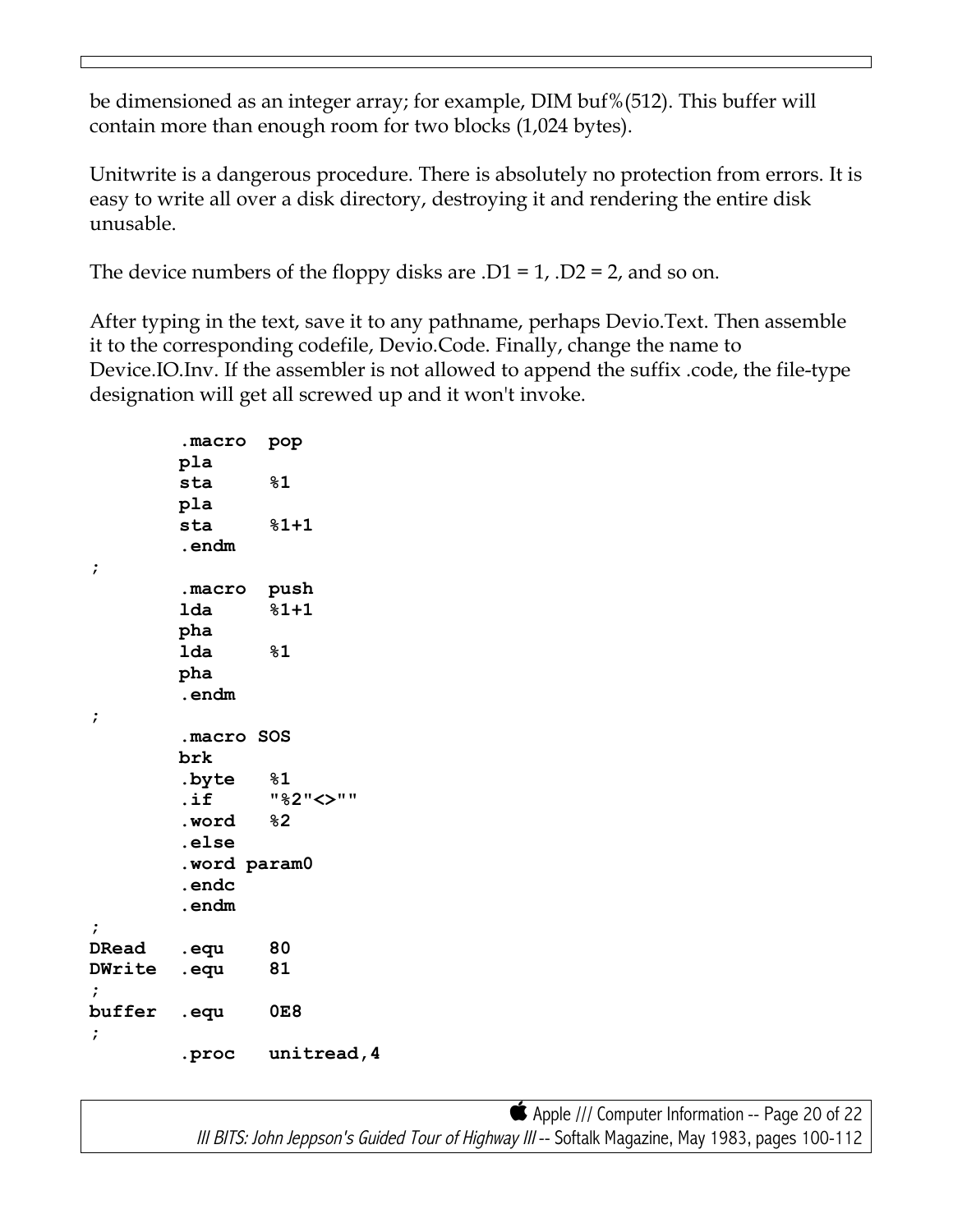```
 .def return,devnum,param0,param1
       .def param2,length,block
;
       jmp start
;
return .word 0000
devnum .word 0000
;
param0 .byte 00 ;number of parameters
param1 .byte 00 ;device number
param2 .word buffer ;pointer to buffer
length .word 0000 ;bytes to read/write
block .word 0000 ;block number to begin read/write
param8 .word 0000 ;bytes read -- result
;
start .equ *
       pop return
       pop block ;pop procedure parameters
       pop length
       pop buffer
       pop devnum
       lda #05 ;number of parameters for DRead
       sta param0
       lda devnum ;transfer one byte
       sta param1
       SOS DRead ;issue DRead SOS call
       push return
       rts
;
       .proc unitwrite,4
       ref return,devnum,param0,param1
       .ref param2,length,block
;
       pop return
       pop block ;pop procedure parameters
       pop length
       pop buffer
       pop devnum
       lda #04 ;number of parameters for DWrite
       sta param0
       lda devnum ;transfer one byte
       sta param1
       SOS DWrite ;issue DWrite SOS call
       push return
       rts
```

```
;
```